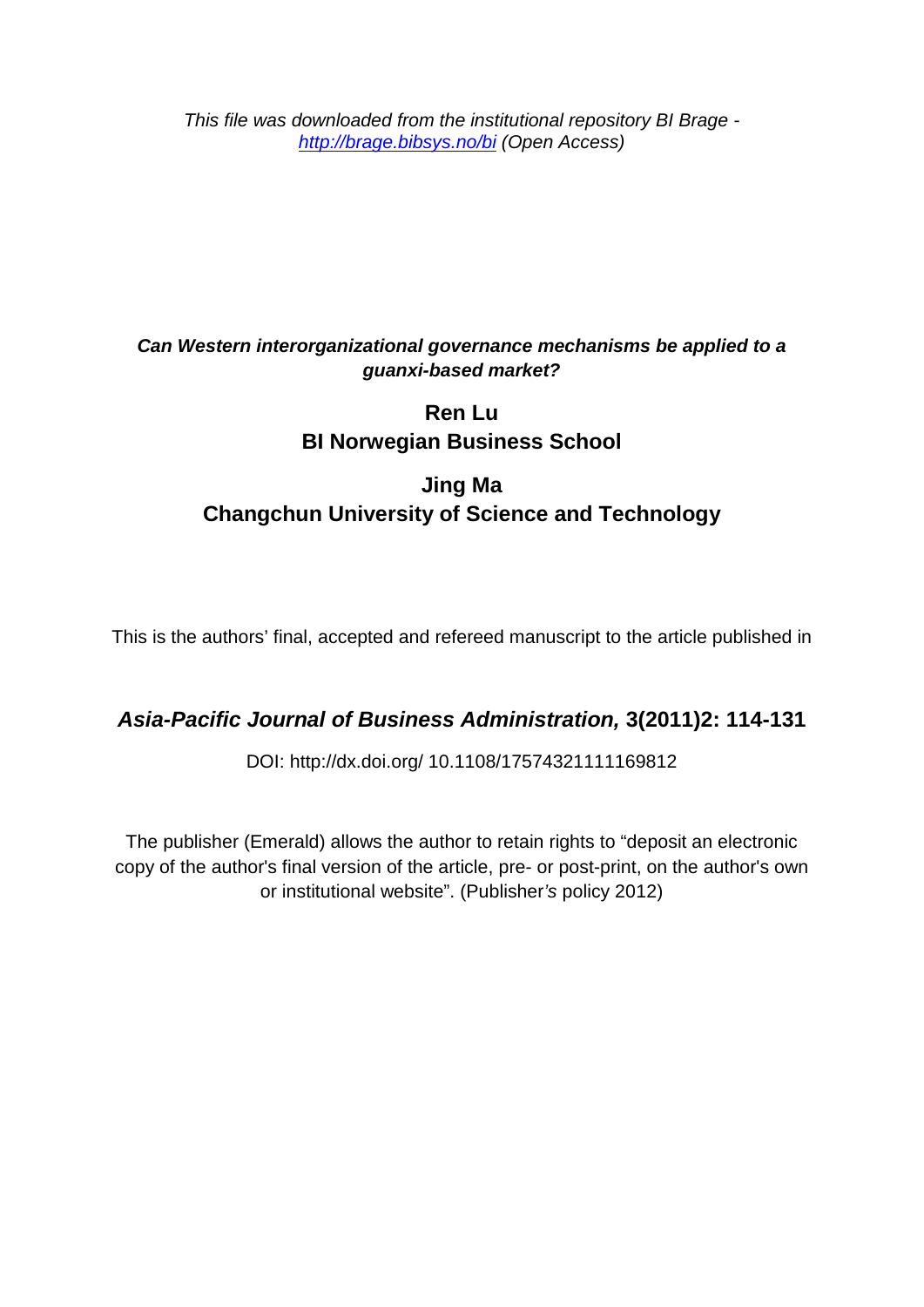# CAN WESTERN INTERORGANIZATIONAL GOVERNANCE MECHANISMS BE APPLIED TO A GUANXI-BASED MARKET?

# **Abstract**

**Purpose** — The emergence of "interorganizational marketing" as a hot topic leads to one key question: can interorganizational governance mechanisms (socialization, incentives, and monitoring) offered by marketing theory be applied to China, an emerging economy characterized by the Chinese guanxi relationship? This paper finds that the answer is "yes" and develops a theoretical model to show such interactions.

**Design/methodology/approach** — The paper applies interorganizational strategies to interpersonal relationships. Guanxi was categorized into three categories – family members, helpers and business partners – which meet each of the three governance mechanisms (in addition to favoring exchange as a special and typical Chinese governance mechanism) in the model.

**Findings** — Through ex-post role activation, the paper argues that guanxi is a dynamic balance and the ways in which various governance mechanisms can set roles will lead to the roles either changing (reinforcement or dilution) or switching (helper to business partner, and vice versa). It seems futile to implement external governance mechanisms on family ties (the main category of guanxi) that have been firmly rooted in Chinese culture. On the other hand, applying the four mentioned governance mechanisms could reinforce, maintain, or dilute helper and business partner roles, or even make it possible to switch from one to another.

**Originality/value** — The paper proposes a new concept regarding relationship marketing, namely the application of governance mechanisms to interpersonal relationships, which provides people doing business in China with a new perspective for reference.

**Keywords**: Guanxi, Roles, Interorganizational Governance Mechanisms, China

**Paper type:** Conceptual Paper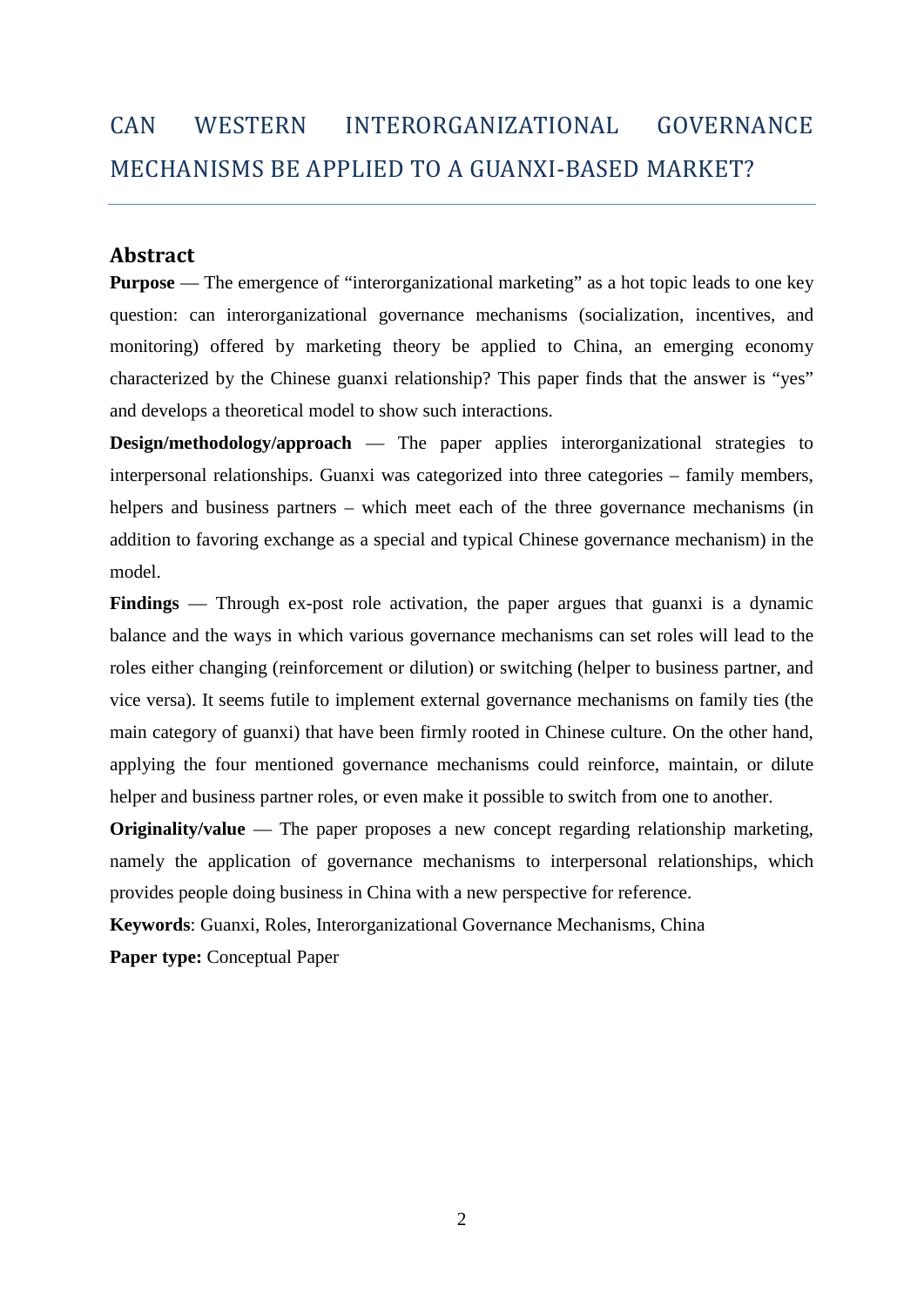"Zhi ren zhong yu zhi wu" (Who you know is more important than what you know) – Chinese proverb

# **Introduction**

In China, traditional Confucianism attaches great importance to social connections and emphasizes that individual happiness and social harmony can only be achieved when everyone plays their proper roles within different social networks (Chen, 2005). The Confucian world, which includes China, Japan, Korea and some Southeast Asian countries, is strongly influenced by Chinese culture and acknowledges the significance of social connections in social and economic life. Along with the development of Asian economies since the 1950s, this particular phenomenon aroused great interest in Western scholars, which led to people's social connections becoming a hot intercultural research topic. "Guanxi" (Chinese), "kankei" (Japanese), and "kwankye" (Korean) have all been universal English vocabularies already (Chen, 2005). Davies et al. (1995) explained Chinese guanxi as a conflict/harmony dichotomy or dilemma because of institutional weakness and an efficient network mechanism on account of the poor development of property rights and contract law. However, these are only a few aspects of the phenomenon and are judged from a narrow perspective. Guanxi is one of the ramifications of the Chinese culture that has a long history. It is very difficult for individuals to make even slight changes to the cultural environment, but they can learn to adapt and accept them.

In recent times, more and more scholars have become interested in relationship marketing theory (e.g., Grayson, 2007; Gu *et al.*, 2008). Heide and Wathne (2006) argued that, at the organizational level, there are two prototypical relationship roles: (1) a "friend" who uses a "logic of appropriateness" and follows established rules, and (2) a "businessperson" whose decisions are guided by utility-maximizing considerations under a "logic of consequences." In addition to these two roles, however, the Chinese guanxi also maintains a dyadic personal cooperation equilibrium. In guanxi-based business practices, people not only pursue temporary cooperation and utility-maximization, but also future expectations. This raises the question of whether Western interorganizational governance mechanisms (socialization, incentives, and monitoring) can be applied to China, which is an emerging economy characterized by the Chinese guanxi-based market.

This paper seeks to answer this question by introducing the importance of guanxi roles and by illustrating how to apply proper governance mechanisms to roles activation in Chinese business practice. The paper proposes a new concept regarding relationship marketing;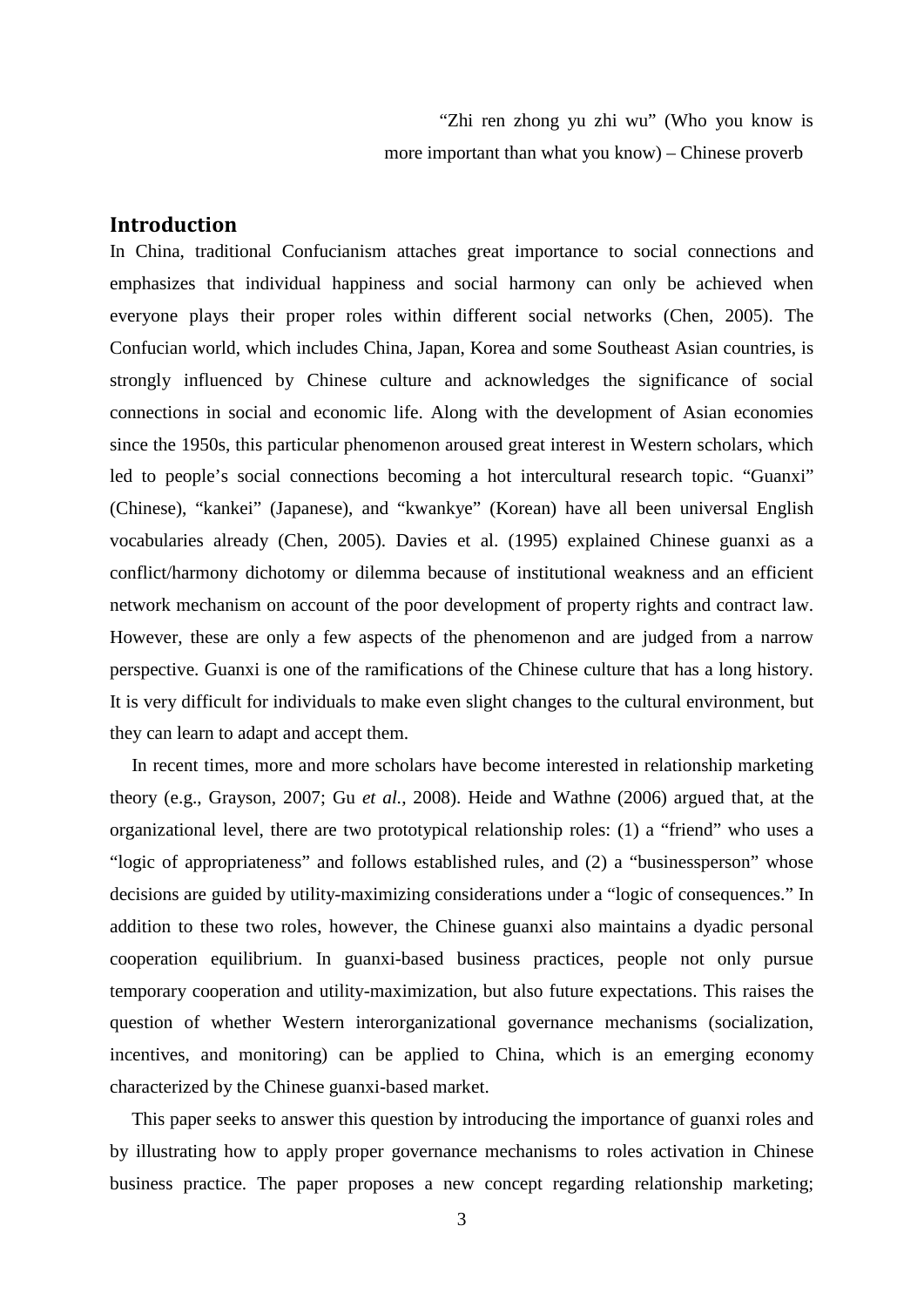through ex-post role activation, the paper argues that guanxi is a dynamic balance and that the ways of setting roles with varying kinds of governance mechanisms will either lead to roles changing (reinforcement or dilution) or switching (helper to business partner and vice versa). While it seems futile to implement external governance mechanisms on family ties (the main category of guanxi), which are firmly rooted in Chinese culture, applying governance mechanisms could make it possible to reinforce, maintain, dilute, or even switch between helper and business partner roles. This paper contributes to relationship marketing theories and provides a new frame of reference for people doing business in China.

The rest of the paper is structured as follows. The next section will provide a brief review of the relevant literature. This is followed by the conceptual model, and the last two sections offer further discussion and point out an orientation for further research.

#### **Theoretical Background**

#### **Interorganizational Governance Mechanism**

Before presenting the concept of interorganizational governance mechanisms, it is necessary to elaborate on what governance actually is. Early studies on the subject treated governance quite broadly, as a "mode of organizing transactions" (Williamson and Ouchi, 1980), while others defined the subject in a narrow sense as "a shorthand expression for the institutional framework in which contracts are initiated, negotiated, monitored, adapted, and terminated" Palay (1984, p.265). A more popular definition appears to be that of Heide (1994, p.72): "Governance is a multidimensional phenomenon, encompassing the initiation, termination and ongoing relationship maintenance between a set of parties." Since Heide, an increasing number of scholars have favored the concept of governance as "a set of mechanisms" (Denis and McConnell, 2003). Based on those mechanisms, it is possible to maintain organizational operation and meet organizational targets by establishing a series of institutional arrangements, coordinating organizational stakeholders in terms of their relationships and benefits, making scientific decisions, and implementing proper incentives and monitoring to stakeholders (Williamson, 1975).

There are two types of governance mechanisms. Denis and McConnell (2003, p.2) argued that, "The governance mechanisms that have been most extensively studied in the U.S. can be broadly characterized as being either internal or external to the firm." As far as internal governance mechanism is concerned, Jensen (1993, p.51), for instance, claimed that such a mechanism is "the top-level control structure, consisting of the decision rights possessed by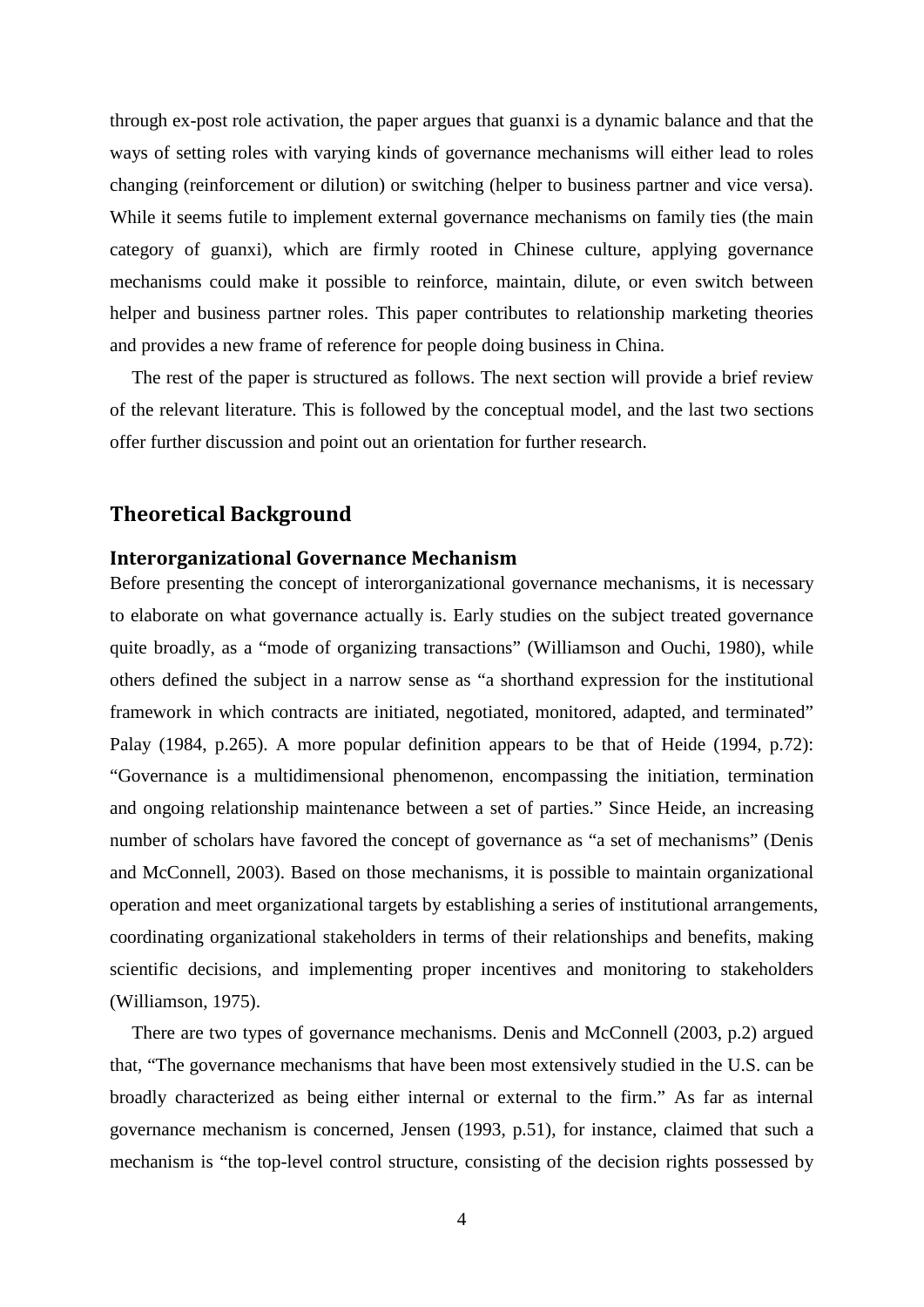the board of directors and the CEO, the procedures for changing them, the size and membership of the board, and the compensation and equity holdings of managers and the board." The other mechanism is the external one, also referred to as the interorganizational governance mechanism (e.g., Heide, 1994; Wathne and Heide, 2000). Heide and Wathne (2006, p.94) divided such governance mechanisms into two categories: parties' identification (implemented through selection and socialization) and managerial system design (based on incentives and monitoring). These categories are the main focus of the following discussion. Among the four approaches, socialization, incentives, and monitoring are applied to the conceptual framework of the study. Selection is excluded, as the focus is on interpersonal guanxi without any other relationship selection.

From an interorganizational governance perspective, Heide (1994) developed three forms of governance (relationship initiation, relationship maintenance, and relationship termination), in which he discussed how several types of governance mechanism – such as role specification, planning, adjustment, monitoring, incentives, and enforcement – can be applied at the organizational level. Thus, the governance mechanism at the organizational level is to balance organizational relationship among organizational stakeholders. Specifically, Wathne and Heide (2004) drew on the interorganizational governance perspective in order to explain external stakeholders. They contended that "the ability to show flexibility toward a (downstream) customer under uncertain market conditions depends on the governance mechanisms that have been deployed in an (upstream) supplier relationship" (ibid, p.73). Moreover, Wathne and Heide (2000) have previously linked governance strategies to different forms of opportunism, through which they highlighted the fact that several interorganizational governance mechanisms, such as monitoring efforts and incentive structures, are, in principle, capable of solving opportunism problems.

Finally, governance mechanisms (both internal and external) in emerging countries have different characteristics than those in developed countries. A vivid example can be seen in Selekler and Öktem's (2009, p.209) study of Turkish family business, which noted that "business systems of emerging economies are built on principles quite different from the principles of corporate governance introduced by OECD." On the other hand, by examining over 1200 firms across eight emerging markets, Gibson (2003) pictured governance mechanisms in emerging countries and reached a conclusion that seems somewhat surprising but is actually quite accurate: that governance mechanisms in emerging marketing are efficient. All these conclusions provide theoretical support for the following discussion of Chinese guanxi.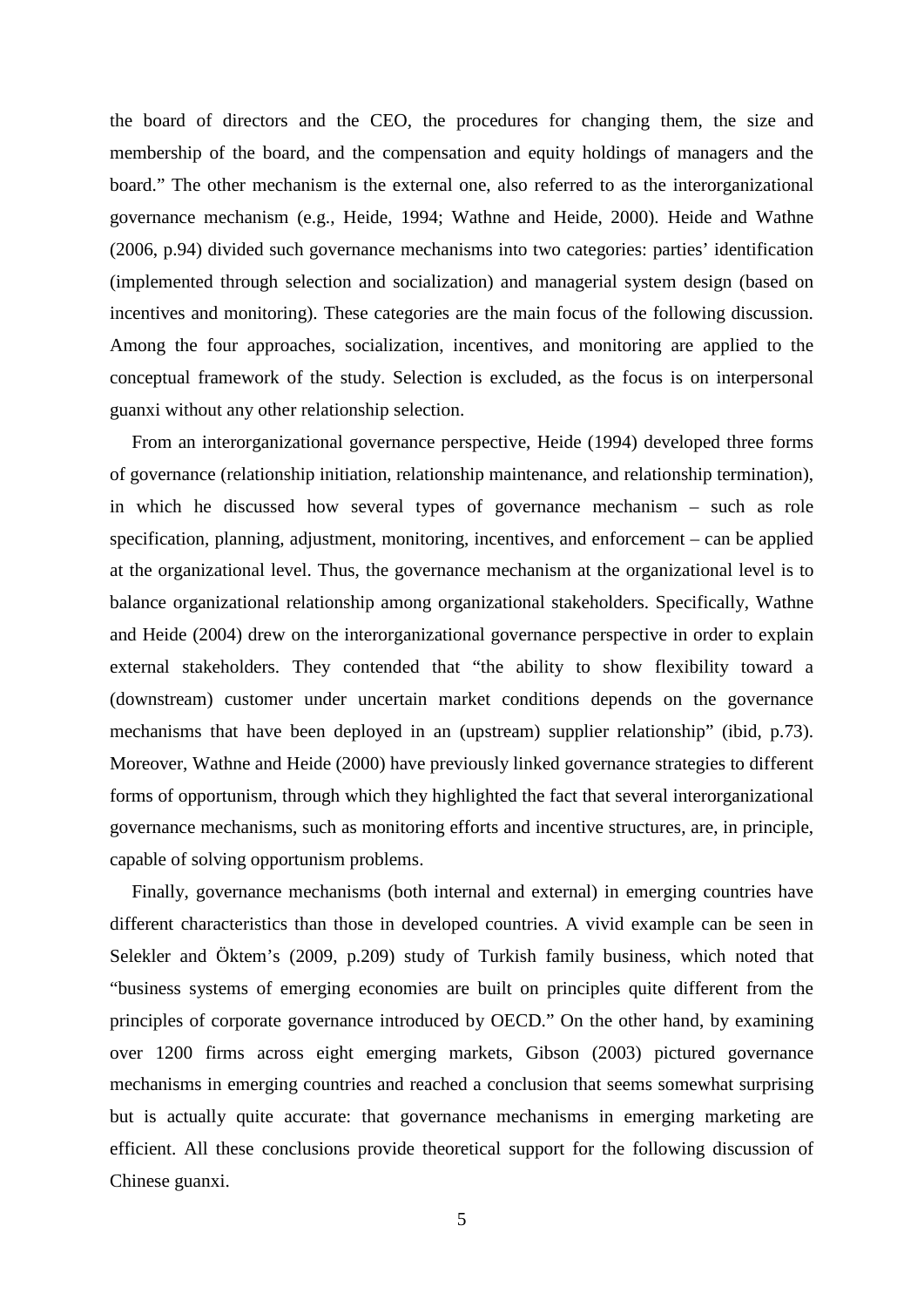#### **Guanxi**

As an academic term, guanxi has been defined in many ways over the last three decades. Bell (2000, p.133) said, "guanxi is a mechanism by which individuals are able to achieve personal, family, or business objectives." This definition indicates that dynamicity and the pursuit of interests of guanxi, the establishment of guanxi, and objective interests are produced simultaneously. Yeung and Tung (1996) emphasized the achievement of benefits and "twoparty" transactions on the basis of establishing guanxi, which means that both parties must derive benefits from the transaction in order to ensure the continuation of such a relationship. Accordingly, they defined (ibid, p.55) guanxi as "the establishment of a connection between two independent individuals to enable a bilateral flow of personal or social transactions." Similarly, Fan (2002b) defined guanxi as a process of social interactions that initially involves two individuals (A and B). Yang (1994) concentrated on the essential mechanism behind guanxi, arguing that once guanxi is established between two people, each can ask a favor of the other with the expectation that the debt incurred will be repaid sometime in the future. Yang claimed that favor exchange is a necessary part of establishing guanxi, but that it cannot be measured quantitatively, as it mostly involves emotions, affection, feelings, considerations of "face", and so on. Davies et al. (1995, p.208) defined guanxi as "the social interactions within the network place and its members in the equivalent of an infinitely repeated game with a set of people they know." Guanxi, therefore, shifts from being a two-person game to a larger network establishment, which brings more of a guanxi base. Furthermore, Xin and Pearce (1996) had a macro view that guanxi is the lifeblood of personal relationships in Chinese society, arguing that managers who run business in China should realize the importance of establishing wide interpersonal connections for their business needs.

Guanxi is tightly tied to the China's traditional culture. In the fact of internationalization and globalization, there is no suggestion that Confucianism will lose its impact on modern Chinese society (Vanhonacker, 2004). Confucianism teaches that individuals are relational beings and that people should fulfill proper roles in relationships (Michailova and Worm, 2003). Under Confucianism, "helping friends through connections is a moral and social obligation" (ibid, p.515). Guanxi is a basic tool with which the Chinese can fulfill their roles. For instance, many Chinese learn from a young age how to maintain harmony with others by exchanging favors or "saving face" (that is, not humiliating others) (Yang, 1994).

Three characteristics of guanxi, which provide the foundation of our analysis, are summarized here. Firstly, guanxi is an interpersonal relationship. To some extent, however, some scholars have misunderstood guanxi as interorganizational relationships. For example,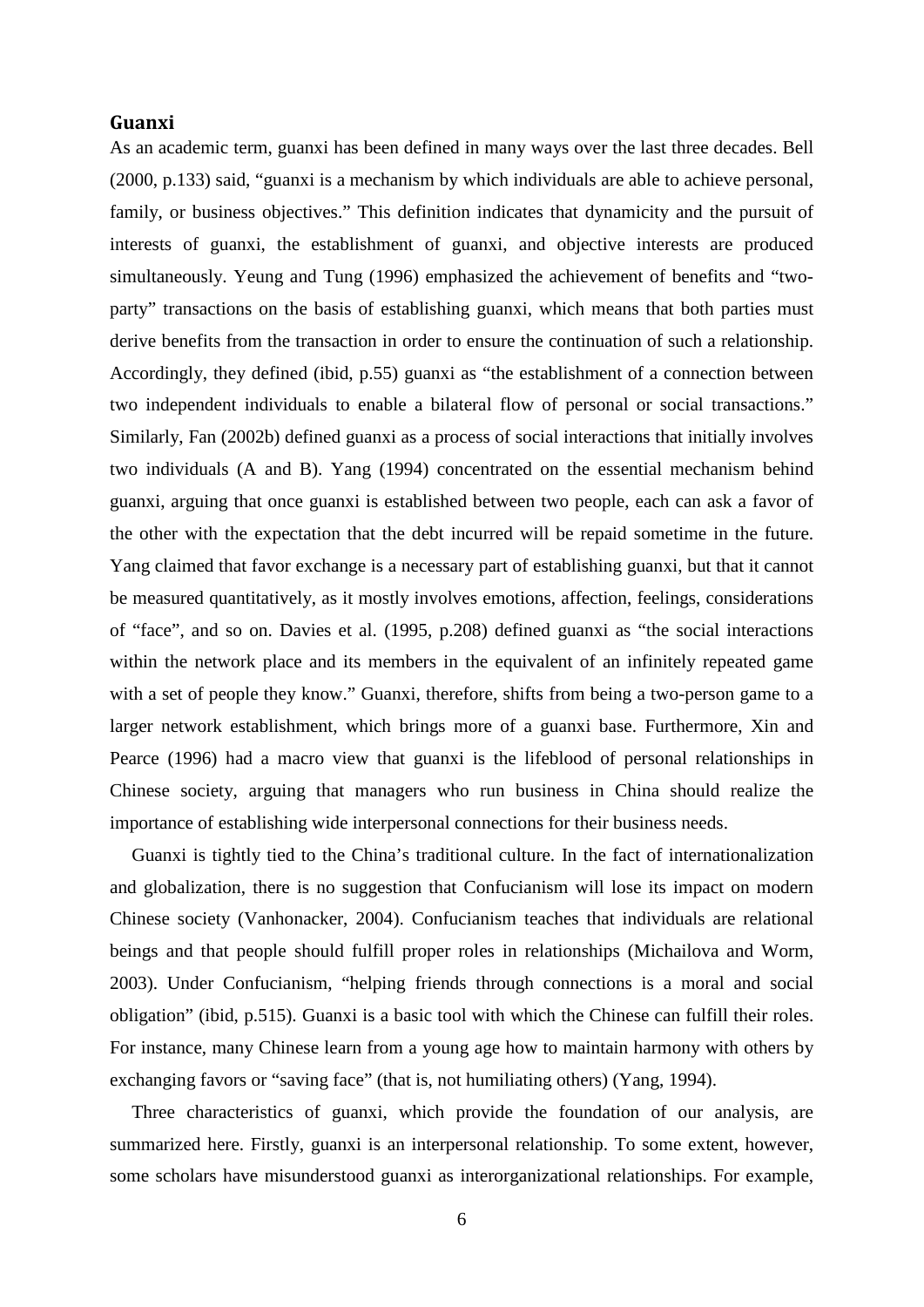"a firm could enhance its performance by benefiting from the guanxi network it has established" (Luo and Chen, 1997, p.4) and "Guanxi is a cultural characteristic that has strong implications for interpersonal and interorganizational dynamics in Chinese society" (Park and Luo, 2001, p.455). In fact, the definitions provided above show that guanxi only refers to interpersonal connections that could be developed between family members, friends, classmates, schoolmates, people from the same town, business partners, etc. Secondly, the guanxi base is the main premise for developing guanxi. Guanxi could not be developed between two total strangers who had no shared guanxi base. "Strangers have to share indirect guanxi base in order to develop guanxi, that is to say, no guanxi base, no guanxi happening. Guanxi can only be produced when guanxi base plays roles for specific purposes at a particular time" (Fan, 2002b, p.547). Thirdly, guanxi is dynamic. Natural relationships could develop a guanxi base, but if people who hold the guanxi base do not take advantage of shared attributes or apply the guanxi base to reality, dynamic guanxi will never occur. A nonnatural relationship is produced on the basis of a natural one and is tightly related to action. Action is likely to begin with a favor exchange; otherwise, guanxi simply remains natural and may only be considered as guanxi base.

#### **Connecting Interorganizational Governance Mechanisms with Guanxi**

According to marketing theory on interorganizational relationships, the governance mechanisms mentioned above are usually adopted at the firm level. The major theories that Heide (1994) used for his pioneering article, which synthesized interorganizational governance mechanisms, are all designed to analyze relationships among firms. These include marketing channels literature (Stern and Reve, 1980), resource dependence theory (Pfeffer and Salancik, 1978), transaction cost theory (Williamson, 1975), and relational contracting theory (Macaulay, 1963).

On the other hand, many works have shown that applying marketing theories at a personal level is feasible. Firstly, theoretically speaking, normal business theories still consider that individuals have more or less influence on firms' performance (e.g., Andrews, 1960, p.60; Cyert and March, 1963, p.9). Individual ties can be partially attributed to interorganizational characteristics (Breiger, 1974), while "Interunit ties are often a function of interpersonal ties … the simultaneous mapping of units as well as individuals can contribute to a better understanding of both interpersonal and interunit networks" (Brass *et al.*, 2004, p.801). Secondly, there is a paradigm that primarily illustrates marketing issues from sociological perspective. Some research has addressed how individuals' endogenous factors, such as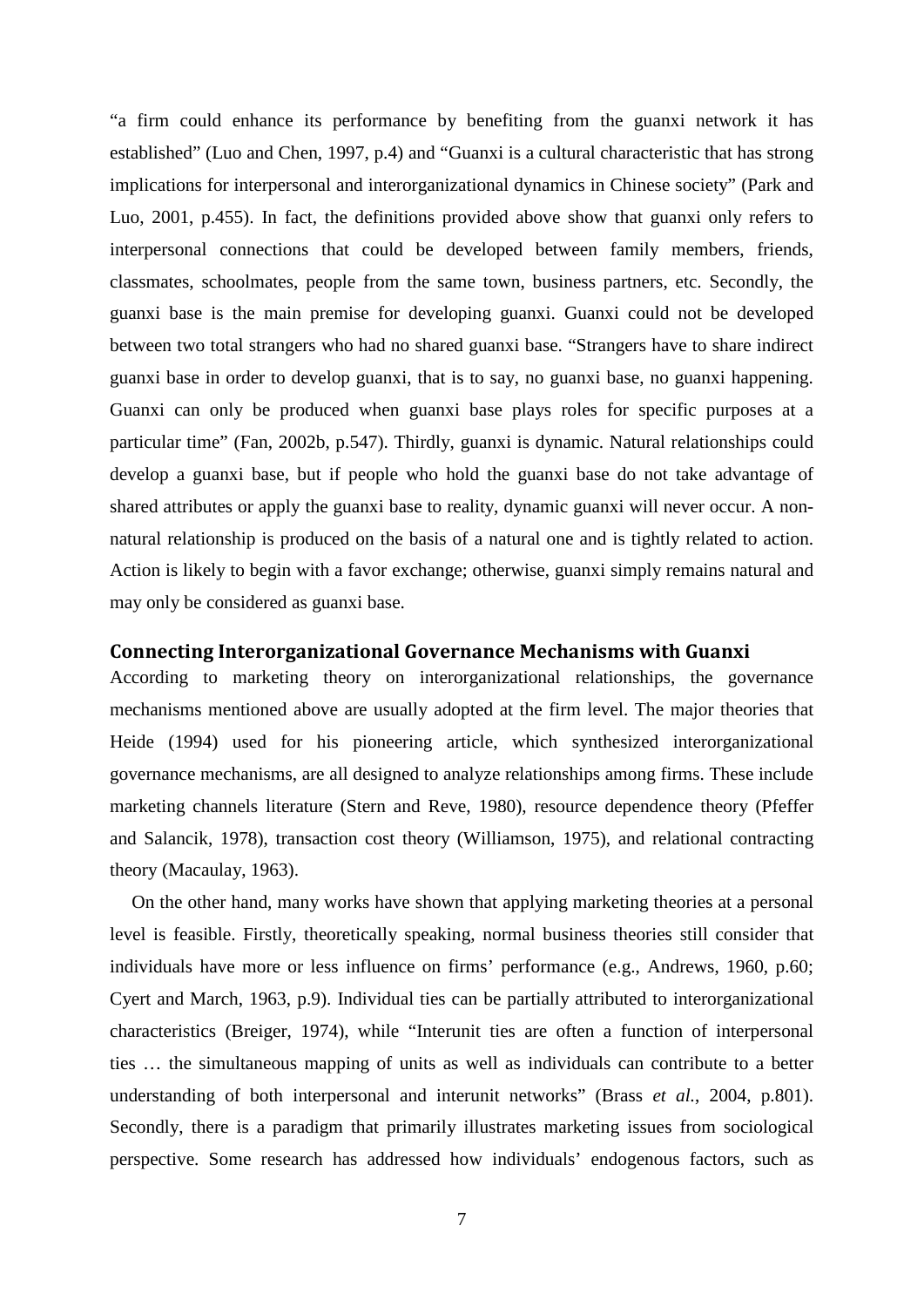power, personality, and status, help create interorganizational relationships (Kilduff and Tsai, 2003). Some sociologists believe that a person's personal relationships generate social capital for the group to which the person is attributed (Burt, 1992; Coleman, 1988). Moreover, many scholars have sought to identify the "correct" matches between various roles and governance mechanisms. For example, Price and Arnould (1999) classified four personal friendship roles, with which they quantitatively modeled the commercial friendship and explained how such friendships form. Grayson (2007) went a step further with a survey of 685 agents, based on which he proposed that personal friendship can influence business both positively and negatively, depending on different circumstances.

One significant characteristic of guanxi is that the guanxi-based market is built on personal relationships. As soon as the relationship between organizations becomes formal and contractual, such as strategic alliances, joint ventures, and mergers, guanxi ceases to exist (Fan, 2002b). In other words, formal interorganizational relationships are not equivalent to guanxi. It is only when business transactions need to be reached by resorting to personal relationships that interorganizational relationships have a "guanxi face."

This leads to the question of when and how such governance mechanisms can be applied at a personal level. In fact, the Chinese have a special method that deconstructs business from the firm level to the personal level (Peng and Heath, 1996). This process is explained by Gu et al. (2008, p.15): "If person A approaches person B, with whom he or she has interpersonal ties, for a favor in a business exchange, person B is obliged to treat the exchange the same way he or she would treat person A. Otherwise, Person A may feel disrespect or loss of 'face.' This process bundles interpersonal guanxi with corporate guanxi. This process also operates in the opposite direction. Person A can pay off his or her personal obligation to Person B by giving favoritism to a business exchange Person B is involved in … by doing so, corporate exchange (and favoritism) is personalized."

Furthermore, guanxi can replace interorganizational relationships in some situations because it is a personally private asset. Guanxi positively benefits a firm's performance. It helps firms access scarce resources caused by China's unsophisticated marketing institutions that create inconvenience and barriers for business in certain cases, especially in a planned economy (Xin and Pearce, 1996). Guanxi also reduces transaction costs by cultivating trust among firms, which particularly benefits small firms (Ramasamy *et al.*, 2006). The dark side of guanxi is that, unlike Western business models, which are based on formal contracts, firms in guanxi-based models may be "kidnapped" by those who have strong guanxi (Tsang, 1998). In this situation, if such persons quit or leave their jobs, all relevant businesses might collapse.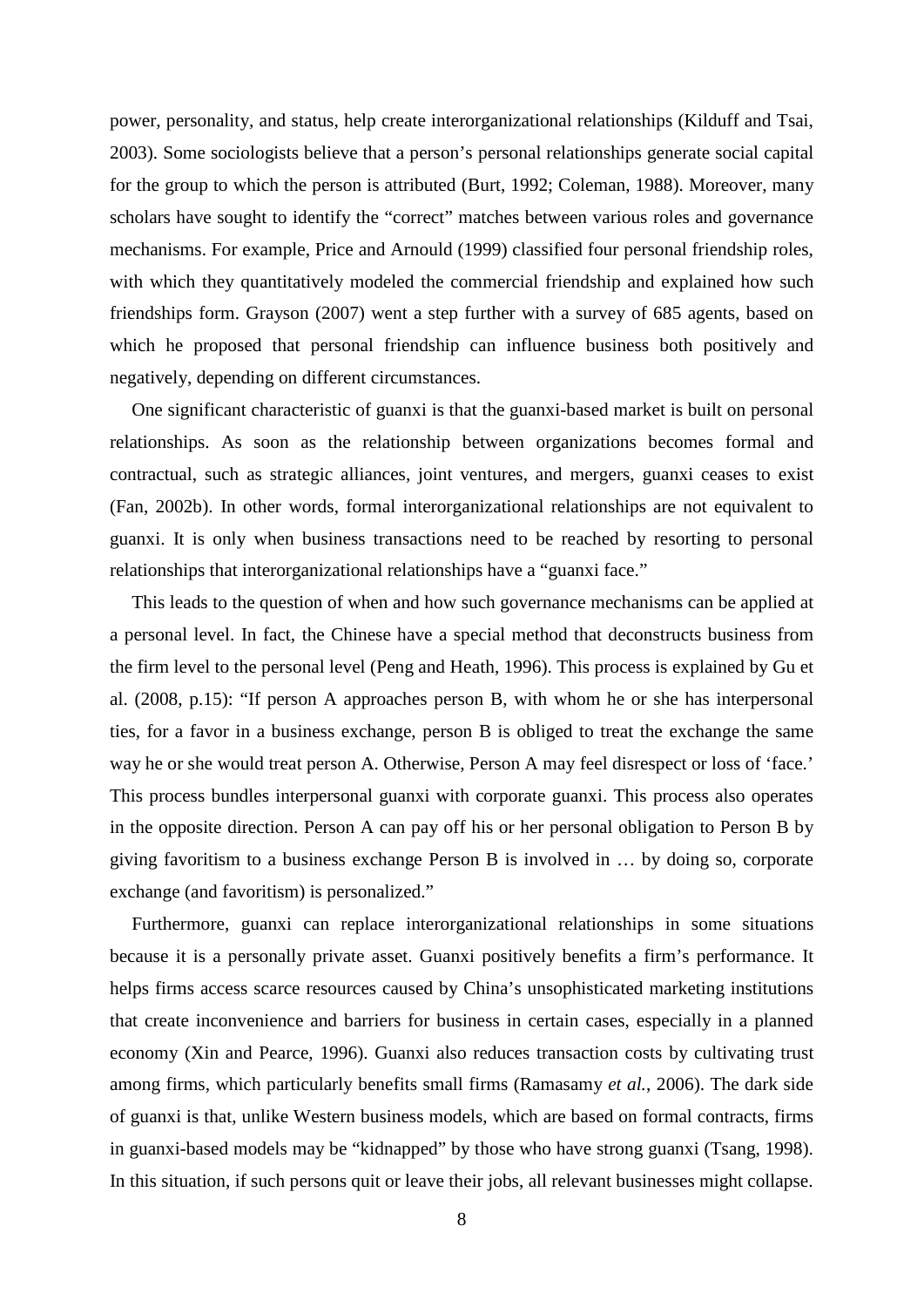All in all, the above statements show that individuals are a force that determines business activities. However, because they regard interpersonal force as an outlawed "trade," many Western business theories don't emphasize the importance of such force. For example, Burt (2002, p.343) noted that "there is almost no research on the stability of interpersonal relationships." In guanxi, however, the Chinese not only mix interpersonal relationships with normal business relationships, but also they have a special rule and philosophy that guides people to adapt to guanxi. This, in turn, makes it feasible to apply Western governance mechanisms in Chinese guanxi (Guthrie, 1998; Wank, 1996). The next section articulates this governance mechanisms-guanxi combination by presenting a conceptual model.

# **Roles and Governance Decision Making in Chinese Guanxi: A Theoretical Framework**

This section develops a theoretical framework that matches a variety of guanxi roles with various types of governance mechanisms. Based on guanxi theory, initial roles in guanxi are classified into two types, nature and non-nature, from which three kinds of guanxi relations appear: family members, helpers, and business partners (Su and Littlefield, 2001; Wong, 2007). After a certain guanxi relation is built, three governance mechanisms are combined with such guanxi relations, followed by a detailed analysis of different combinations. The paper emphasizes that one of the biggest differences between guanxi and relationship marketing is that guanxi can be activated by one particular governance mechanism, favor exchange, which is a typical Chinese vehicle. The paper briefly presents all of the interorganizational governance mechanisms, followed by the conceptual framework, which notes how and why guanxi relations are classified into three roles. The governance mechanisms are then matched with each of the three abovementioned roles.

## **Concrete Interorganizational Governance Mechanisms**

Numerous special issues and edited volumes in marketing research have clearly shown how it is possible to effectively manage interorganizational relations (Heide, 1994; Heide *et al.*, 2007). Four basic governance mechanisms – selection, socialization, incentives, and monitoring (Bergen *et al.*, 1992) – are widely accepted by marketing scholars. Because guanxi is formed in natural and non-natural ways (Farh *et al.*, 1998; Hammond and Glenn, 2004), as opposed to direct and indirect ways (Wathne and Heide, 2000), the mechanism of "selection" is overlooked in favor of the mechanism of "favor exchange." Heide and Wathne (2006, pp. 94-95) have already provided detailed synthesis of four such Western-style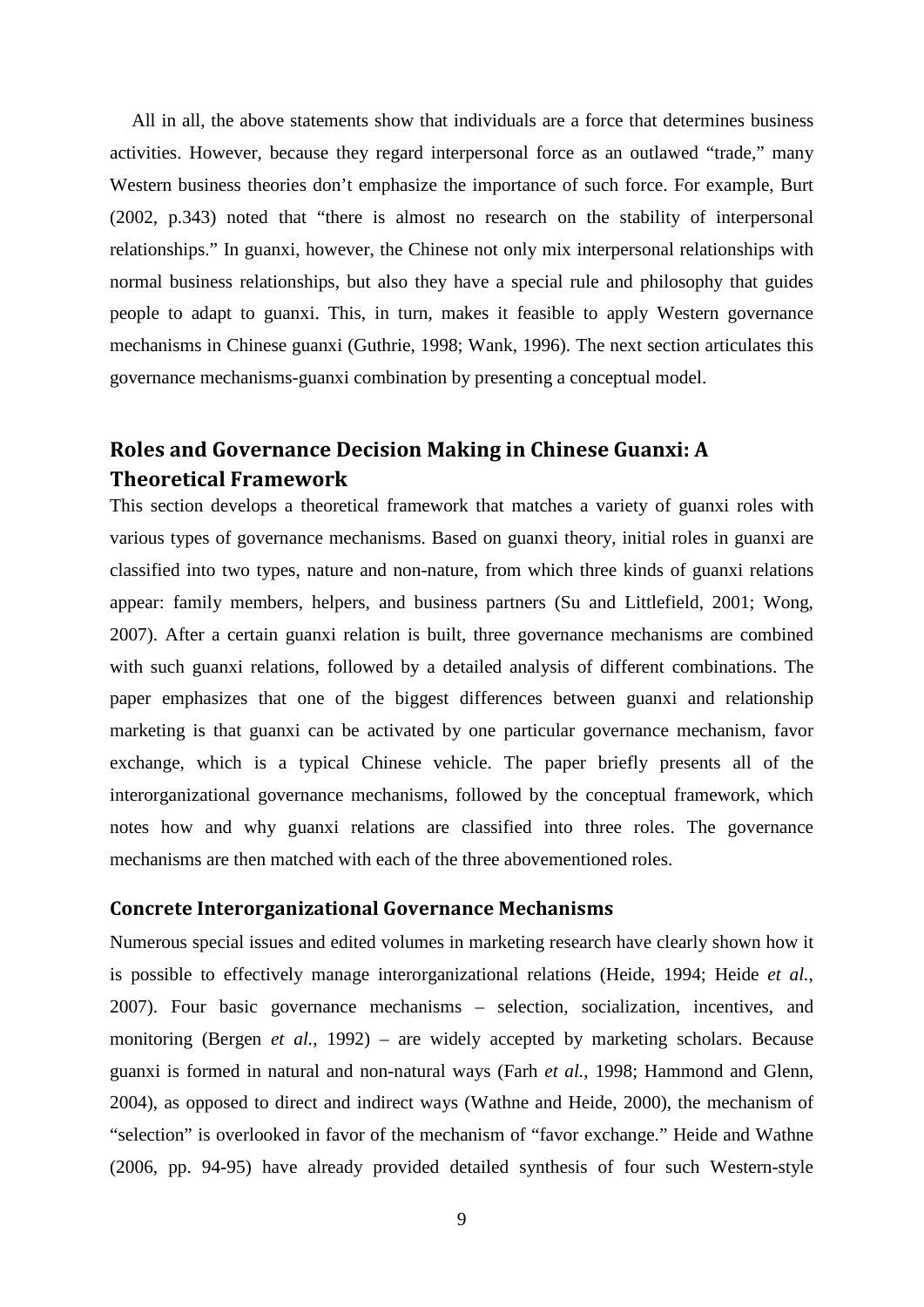governance approaches; the current paper simply covers these, while also introducing the Chinese type of mechanism, favor exchange.

*Socialization.* As part of classic business theories, relationship marketing theory assumes that when facing business uncertainty, humans have bounded rationality and opportunism. Apparently, socialization in agency theory is a method that helps agents learn skills and special communicating "languages," and adapt to the idiosyncratic values required by principals. A significant real-life example is that one side in a transaction (e.g., an employer and principal) offers a training program to the other side (e.g., employee and agent) for the latter to receive enough knowledge and experience before they start work (Bergen *et al.*, 1992, p.7).

*Incentives.* Socialization differs from incentive as a governance vehicle in that it is typed into a "hide action model" in which principals constrain agents' behaviors by either monitoring or by incentives (Heide and Wathne, 2006). Incentive as a governance method emphasizes offering sufficient benefit to agents, employees, or other business partners that they will reduce their opportunistic behavior. For instance, John (John *et al.*, 1987; John and Weitz, 1989) conducted studies about using fluctuating salaries to test and stimulate employees' working efficiency.

*Monitoring.* "It connotes measuring output performance, apportioning rewards, observing the input behavior of inputs as means of detecting or estimating their marginal productivity and giving as assignments or instruction in what to do and how to do" (Alchian and Demsetz, 1972, p.782). For instance, Eisenhardt (1985) conducted an empirical study of 95 stores to identify the most effective business-context-based control. Anderson and Oliver (1987) and Carvens et al.(1993) conducted similar studies.

*Favor exchange.* Favor exchange occurs when one business side does another side a favor, which means that an "unpaid obligation" is naturally borne by the side who receives the favor (Shelanski and Klein, 1995; Standifird and Marshall, 2000). Favor exchange differs from trust, which is "an expectation of goodwill and begin intent and is based on interaction partner's personal traits and intentions" (Yamagishi and Yamagishi, 1994, p.132). Confusion philosophy submits beneficiaries who receive helps from outside to repay favors to those who issue the favors. In accordance with this philosophy, favor exchange is a governance mechanism, like an invisible hand that causes two sides in a transaction to follow certain rules. Favor exchange is a tacit knowledge, as well as a custom, in which there is no precise model to indicate the most economical behavior in normal business. For instance, in terms of time, Hammond and Glenn (2004, p.26) assert that "favors are always remembered and returned,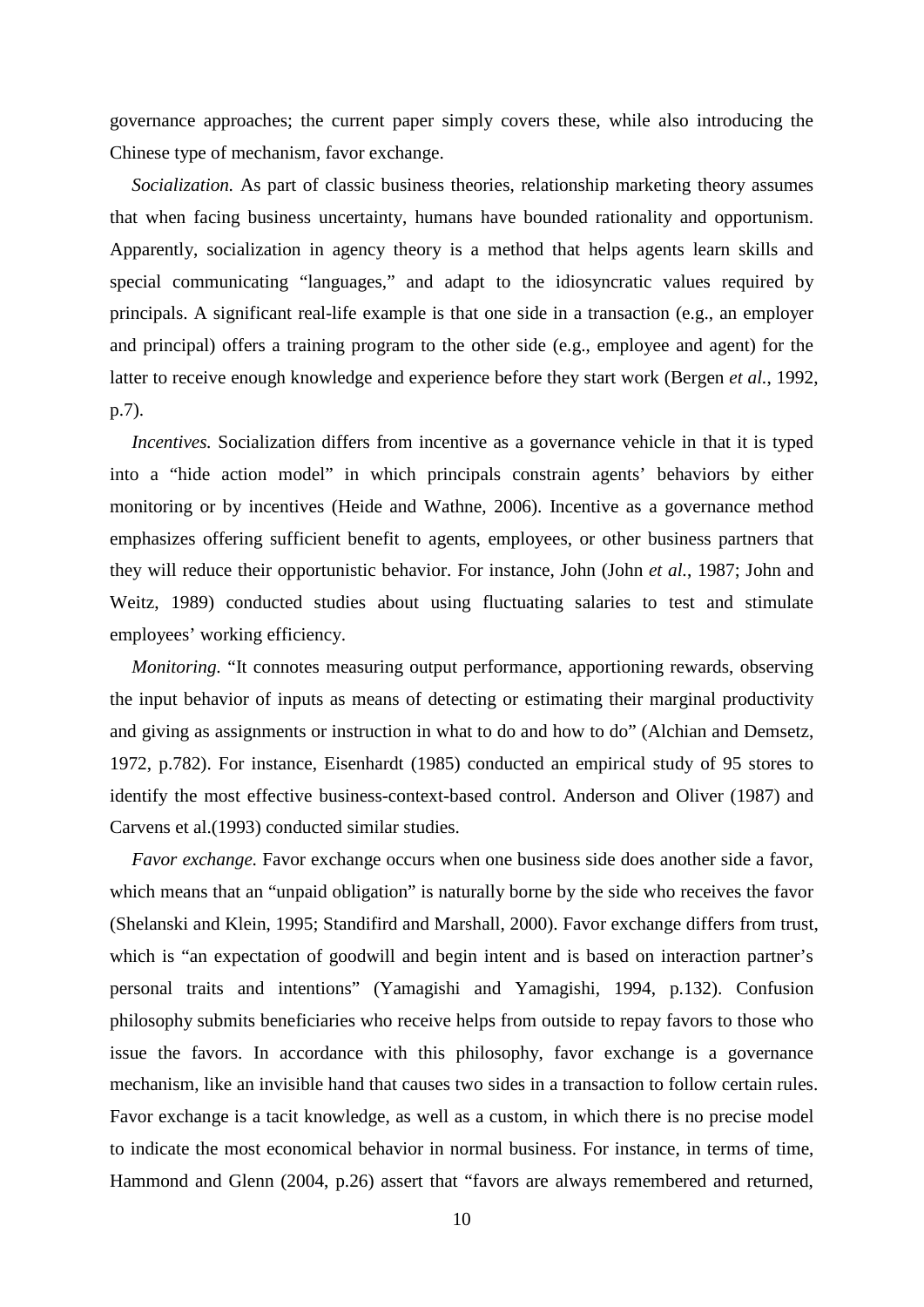but not always quickly." Furthermore, no one knows what form the favors will take and to what extent.

The following figure shows the current paper's conceptual framework.



## **Ex-Ante Role Creation**

Heide and Wathne discussed the two prototypical relationship roles that represent interorganizational relationships: "friend" and "businessperson" (Heide and Wathne, 2006). These are referred to in the present paper as "organizational friend" and "organizational businessperson" because they are commercially based on corporate-to-corporate relationships. The subject of this paper is "interpersonal relationships." This refers mainly to "real-life businesspeople," who are similar, but not identical, to "organizational businesspeople." While an "organizational businessperson" is guided by rational thinking (that is, utility maximization), a "real-life businessperson" is more concerned about humanized obligation. This means that interorganizational relations, including both "organizational friends" and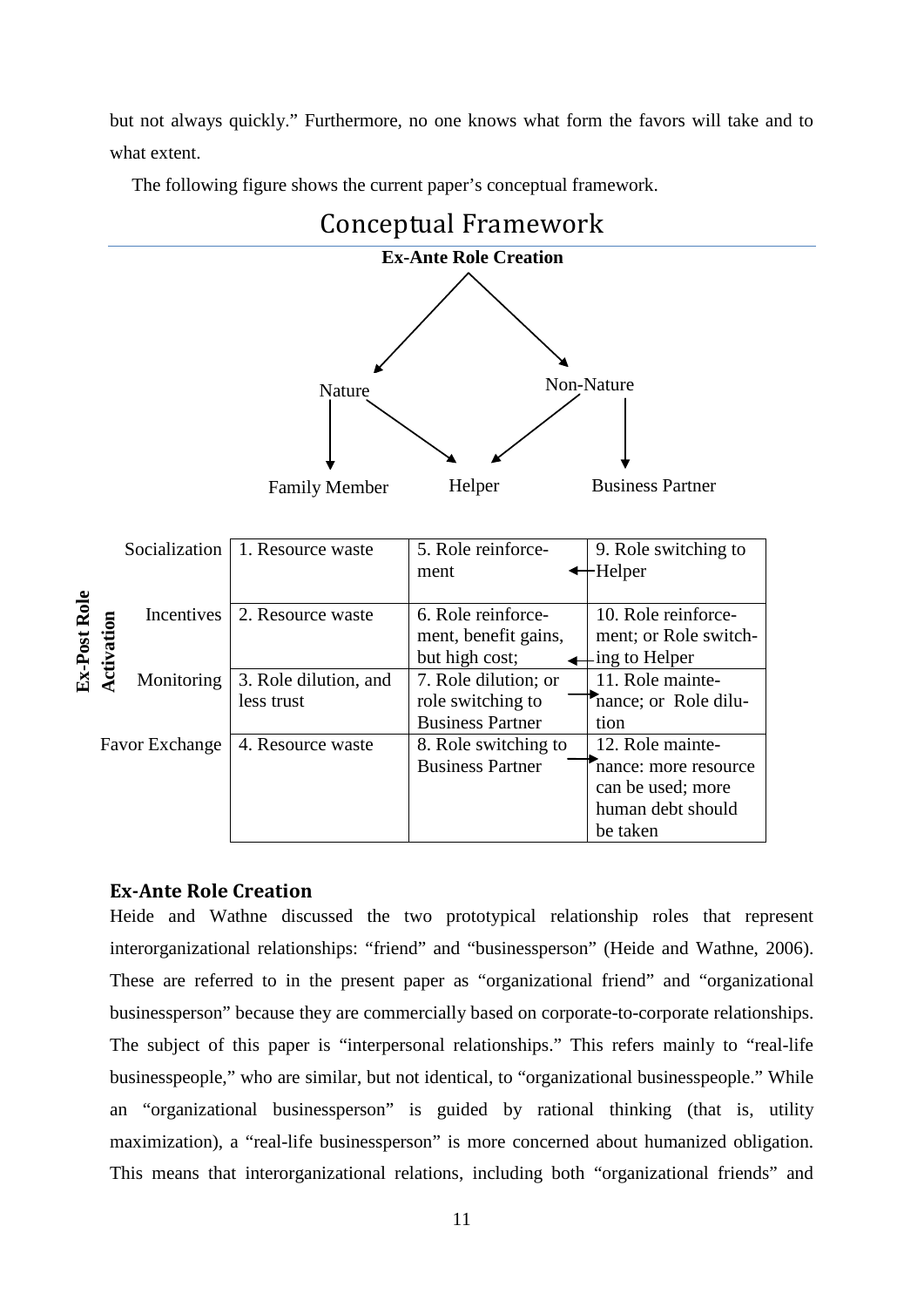"organizational businesspeople," are solely commercial, while interpersonal relations are more social, more complicated, and involve favor exchanges (Luo and Chen, 1997).

Unlike Western sociology, which tends to measure a relationship through the two dimensions of frequency and stability (Brass, 1995), Chinese guanxi is measured by psychological distance (Chen and Chen, 2004). Guanxi is usually formed either naturally or non-naturally. Some relationships, such as blood relationships (for example, that between a parent and a child) just exist and cannot be created based on individuals' preferences. Other relationships, particular business relationships, need to be built through some designed means (such as business strategies). Therefore, following Confucianism, the Chinese guanxi can be divided into three categories: "family member," "helper," and "business partner" (Fan, 2002b).

*Family member.* As far as Chinese guanxi is concerned, the most crucial category is "family member." Guanxi operates in concentric circles, with close family members at the core and other acquaintances arranged on the periphery (Yang, 1994). Family ties are typically given priority over those outside the family (Chua *et al.*, 2009). Furthermore, extended family networks also play an important role in establishing interpersonal relationships. The other two roles are inferior to family member role in terms of both durability and stability.

*Helper.* Because of the complexity of Chinese guanxi, the term "friend" is expanded here into the wider term of "helper." This category depends primarily on shared identification (Xin and Pearce, 1996) and can include colleagues, classmates, schoolmates, neighbors, people from the same hometown, club members, etc. People can utilize a "helper" network directly and indirectly (involving a third party or even more people). Chinese managers cultivate ties toward those who directly hold the necessary expertise or resources, and also toward those who are connected to those individuals (Chua *et al.*, 2009).

*Business partner.* While transactions in China often follow successful guanxi, relationships in the West usually follow successful transactions (Park and Luo, 2001). Business guanxi is the least stable personal relationship among the three categories as it is always established based on certain occasions, such as at a business conference, meeting or trade fair, which may or may not help to further cooperation. Therefore, business guanxi is defined as "the process of finding business (rather than personal) solutions through personal connections" (Fan, 2002b, p.551). It is helpful for business guanxi to be switched to the "helper" level by enlarging guanxi-based networks; for example, by developing humanized obligation.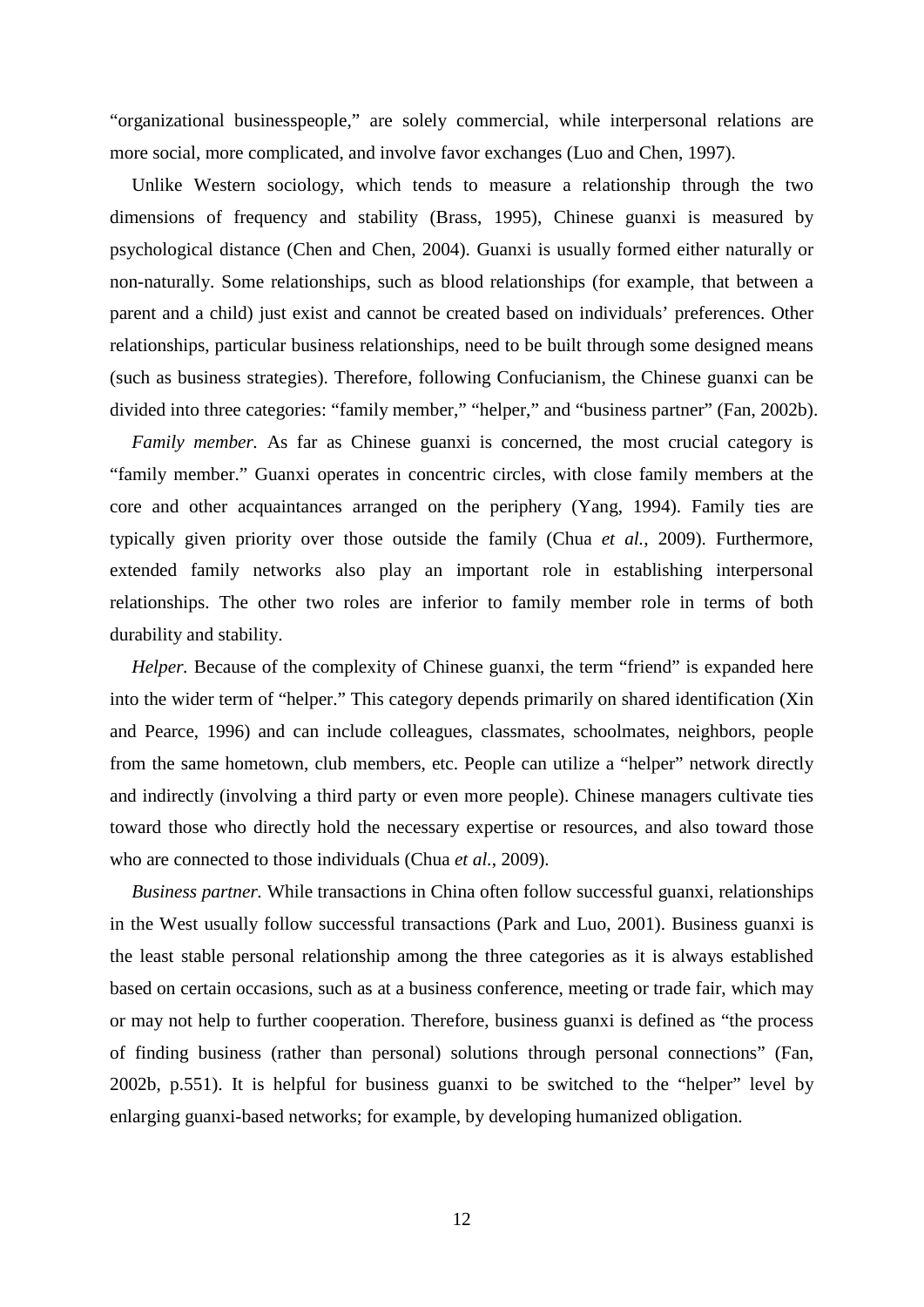#### **Ex-Post Role Activation**

Based on this paper's conceptual framework, the next step is to analyze the differences of matching variable governance mechanisms with various guanxi roles. The study focuses firstly on family member roles, and consequently on helpers, and then on business partners.

*Role of family members.* The core issue is that the role of family members in Chinese guanxi is bonded by blood/kin relations that cannot easily be removed, from the cultural level and from the personal, emotional level. "China's guanxi is developed based on people's familiarity, similarity and friendship. Friendly ties become the center for Guanxi development. Guanxi's building up, maintaining and enhancing is based on how well people know each other, and how friendly they are to each other" (Hackley and Dong, 2001, p.19). Cells 1 to 4 in the figure are all based on this attribute. Cells 1, 2, and 4 are characterized as "resource waste" because, as noted by Yau et al. (2000), the kinships or family ties are very special:

*"Chinese society is built around clan-like networks, with close family members and kinship at the core. The general rule of exchange for individual having close kinship ties is role obligation that implies unconditional protection. Loyalty and trust for family members is an obligation and is rendered without anticipation of reciprocity. Disregarding this obligation can seriously damage one's social reputation and lead to loss of prestige or face. Thus, family members and relatives are those one can depend on and trust the most."* (Yau et al., 2000, p.19)

Cell 1: The role of family members is matched with the governance mechanism of "socialization." This combination is a typical "resource waste" strategy. Family members are normally quite familiar with and loyal to each other (Fan, 2002a), which means that further socialization behaviors are unnecessary and create very limited effects. Yau et al. (2000, p.17) said, "Family businesses are the most common form of corporation among the Chinese. Family members are considered to have the tightest bonds and thus are the most trustworthy." Cell 2 also reflects the same result. A critical reason is that this kind of family relationship in Chinese guanxi is already the closest relation between persons, and although more incentive mechanisms could be imposed on such relations, it cannot improve and cannot be reinforced. Cell 4 is family guanxi connected with favor exchange. Under such circumstances, Fan (2002b, p.551) pointed out that "family guanxi is shaped by Confucian values, emotional driven … reciprocity is not necessary."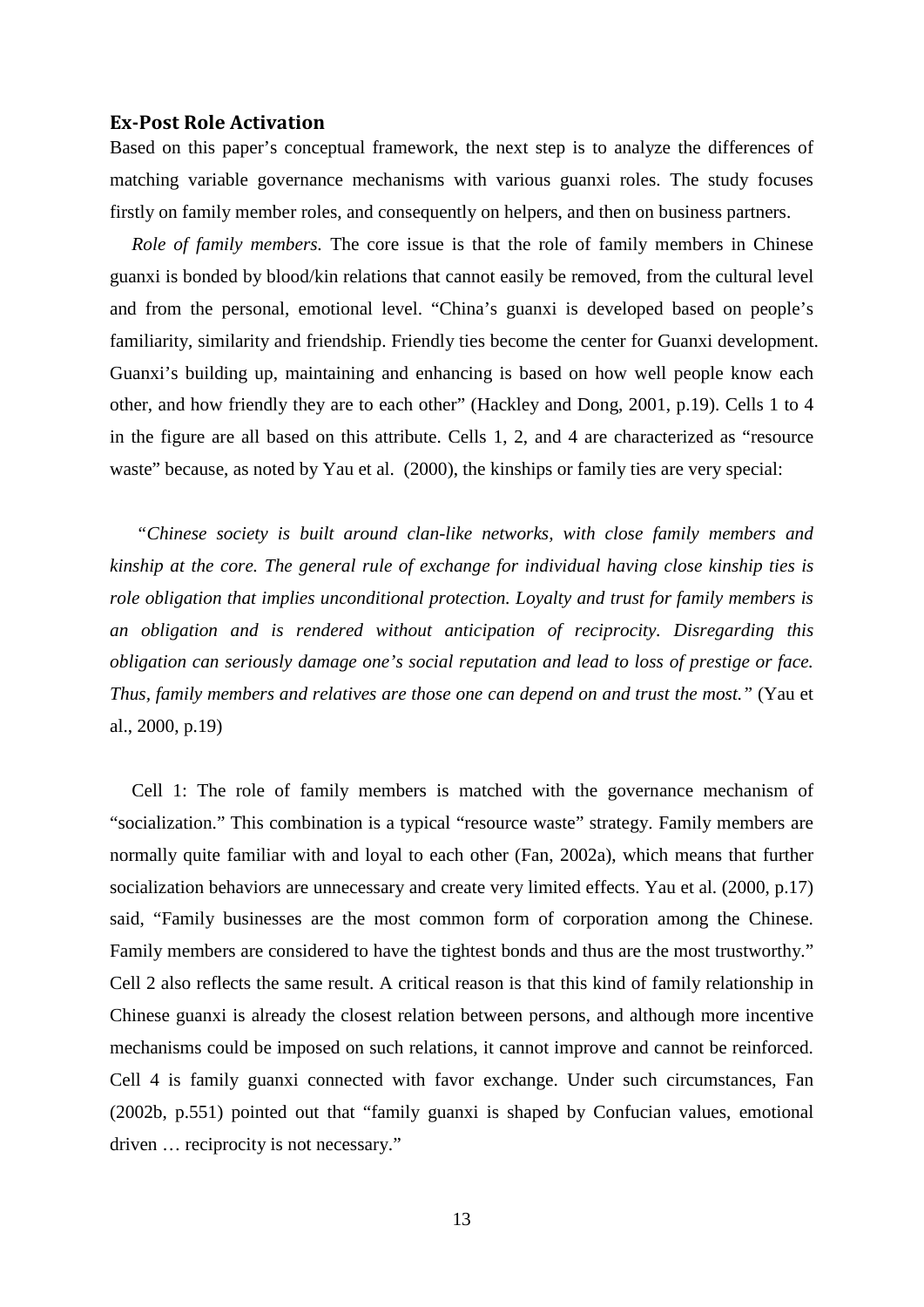Cell 3 in this column is somewhat special in that the monitoring is the governance mechanism. Because guanxi is based on trust, any behaviors that are opposite to trust would be likely to present a hazard to guanxi. When monitoring is used at the individual level rather than at the firm level, any monitoring action might be regarded as untrusting behavior toward the monitored person, which will make the monitored person uncomfortable. Specifically, in a family member situation, such a monitoring mechanism would not lead to role switch, but it would definitely cause role dilution as two sides within one guanxi would not be willing to cooperate with the other.

*Role of helper.* Cells 5 to 8 are the combinations of helper role and governance mechanisms. Cell 5 is the scenario of helper role with socialization. Such a socialization process is understood here as one side in the business allows their business partner to be more familiar with himself or herself, even if they do not have direct involvement in the matter on hand, as guanxi networks may require meeting obligations to the above individuals (Davies *et al.*, 1995, p.213). Such behavior will entrench the existing roles because helper roles are bilateral and both parties are each other's helpers. For example, managers in China always have an incentive to maintain good guanxi with their employees, employees understand the managers' concerns and managers try to satisfy employees' requirements. This kind of guanxi helps maintain employees' loyalty. Furthermore, Chinese employees would like to become allied with those managers who consider the employees to be their friends (Yau *et al.*, 2000).

Helper relations also involve the two reversed mechanisms laid out in Cells 6 and 7. More incentives should have a positive effect on helper relations. In Cell 6, incentive as a marketing approach simultaneously strengthens helper role and increasing commercial benefit. For example, Arias (1998) presented an example in the consumer product market. Chinese consumers are quite brand loyal and reluctant to try new brands, which makes it very difficult for newcomers to enter certain markets. The personal relations of a company's internal staff could be utilized to promote new products, such as offering several bottles of new brand shampoo to a friend as gift (indirect advertisement fee), which could also help reinforce friendship. By the time some of the friend's neighbors notice this brand and decide to try the new product, the brand name has spread rapidly by word of mouth in the shampoo market. As mentioned above, however, such relations cannot generally switch to family relations, no matter how great an incentive is paid from one side to the other. As well, such a mechanism might increase unnecessary transaction costs. Cell 7, in contrast, illustrates a situation that would cause negative effect on helper role, either resulting in role dilution or in role switching to a business partner. Trust is the foundation of Chinese guanxi. Therefore, any behavior that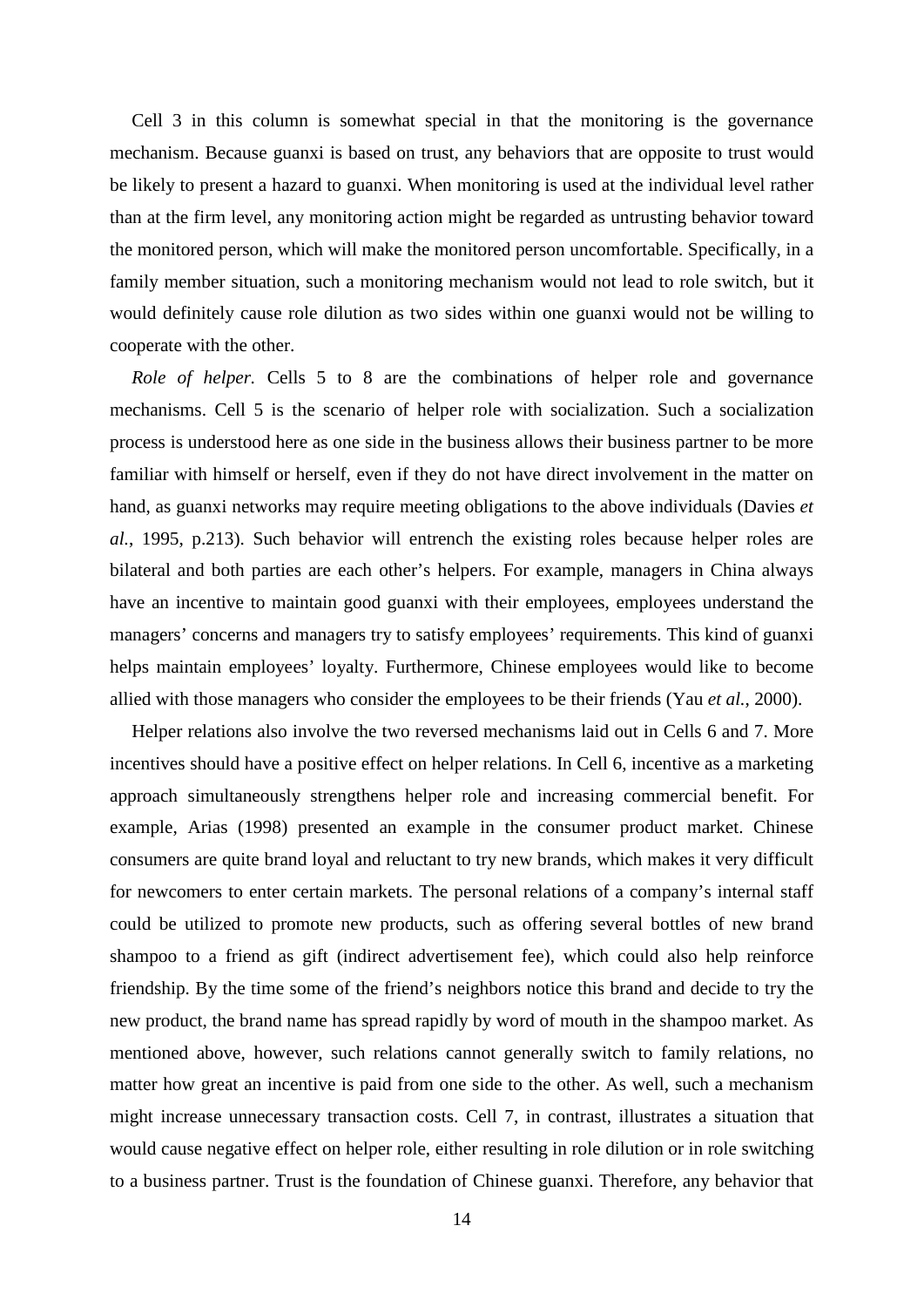violates trust will threaten the guanxi. Consider the example of a principal who sets a series of rules to monitor an agent. If the rules are aimed at a group of people, that should be acceptable. But if they are imposed on a person-to-person relation, the monitored side (in a helper relation) could become unhappy. The monitored party will then either reduce their cooperation or simply consider the cooperation as a purely business relationship.

With regard to Cell 8, Yang (1994) indicated that the helper role with a favor exchange goal cannot last for an extended period. After the first several transactions built on favor exchange, both parties in the business will automatically adjust their roles from a helper relation to a purely business relation. By way of example, Yang (1994, p.169) offered the following story: "A business manager admits that he might give an old friend or classmate low price in recognition of their special relationship. But, this is only on the first transaction. After that he would treat them like normal business partner." In this case, the non-normal low price could be treated as a kind of favor exchange in which the manager starts a business with his friend and, at the same time, his friend will also bear a human debt in such a transaction.<sup>[1](#page-14-0)</sup>

*Role of business partner.* Of the three roles, business partner roles in China might have the fewest differences from those of the West. Cell 9 shows that the business partner role encounters socialization governance mechanism. The premise of this combination is that, unlike Westerners, who used to rely on law and litigation, "the Chinese use personal contacts and negotiations to resolve disputes" (Pearce and Robinson, 2000, p.35). Guanxi enhances competitive advantage by providing access to the resources of other members, and are particularly important in terms of market entry, where their strategic role has been welldocumented (Davies *et al.*, 1995, p.209). In this scenario, socialization becomes a more informal communication among business participators. In addition, such communication helps to switch business partner roles to helper roles by gradually cultivating and finding interpersonal common points. Chua et al. (2009, p.493) added to this, saying, "after several times family events like dinners and birthday parties, such business role becomes personalized." In the labor market, the employer-employee relation also reveals that "managers who take time to interact and socialize with employees they gain their respect and trust, and find that Chinese employees are extremely loyal once guanxi has been established" (Pearce and Robinson, 2000, p.33).

For Cell 10, incentive (developing and expanding guanxi) could be applied to business partners as a form of investment in social capital (Burt, 1997) that enriches the executive's

<span id="page-14-0"></span><sup>&</sup>lt;sup>1</sup> Some scholars, such as Fan (2002b), do not agree with Yang, arguing that guanxi is a long-term relationship and that favor exchange is necessary and indispensable.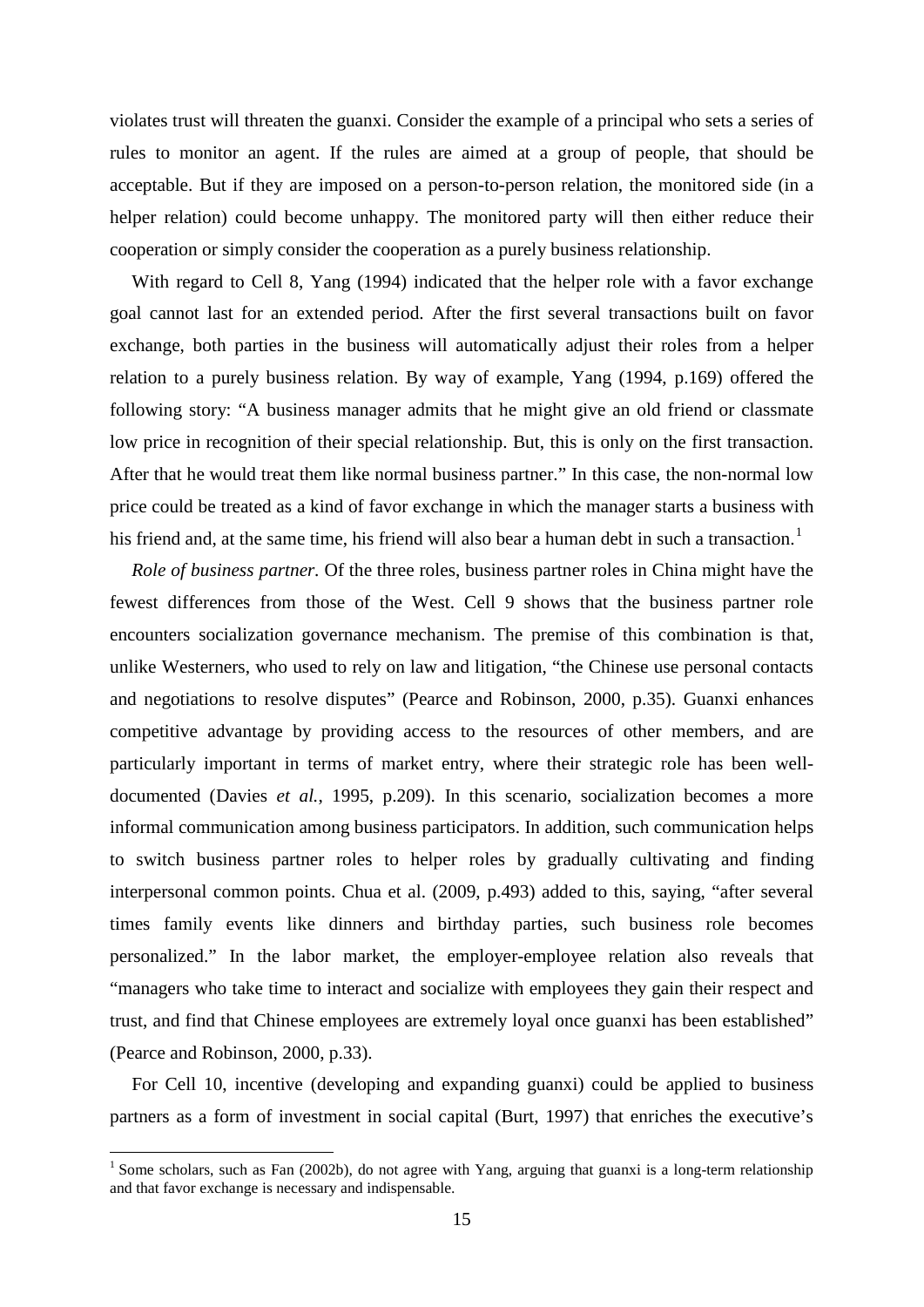current resources and future potential. It might also be similar to Heide and Wathne (2006)'s explanation in which such relationships should be enhanced when the role is originally set up as business orientation, and then by using an "appropriate" governance mechanism. Nevertheless, Heide and Wathne (2006) did not refer to a personal level dimension. In essence, "firms will always be held hostage by staff with strong guanxi" (Gu *et al.*, 2008, p.13), and some changes (such as the retirement or transfer of a CEO) would cause a problem or an improvement to the existing relation because guanxi is a personal asset (Bjorkman and Kock, 1995; Yeung and Tung, 1996). Accordingly, the present paper submits that incentives as a mechanism used at the firm level could result in a role switch from business partner to helper. Consider the following situation in a principal-agent relationship. A principal decides to improve the economic performance of one of its agents by offering a financial stimulus package, which is executed by a seller representative named A in the principal. The agent receives such financial support and the agent's CEO, called B, builds a good personal relation with A. Some day A moves to another firm. At this time, it is extremely likely that B will offer strong support to A as he knows "well begun is half done" for A, particularly if A and B cooperated successfully in previous transactions. The role between A and B then changes from business partner to helper.

Cell 11 is akin to what Heide and Wathne (2006) described: this is the "correct" match between role and governance. This is true even at a personal level. In addition, such monitoring governance may also dilute the role, especially if one side in a business is tightly constrained. The principle is the same as that explained in Cell 7. Moreover, in real life, Pearce and Robinson (2000) and Yau et al. (2000), among others, found that many Western managers find it difficult to trace and monitor the behavior of Chinese employees. The Chinese employees may continue working there for certain reasons (such as salary), but they may consider the manager to be an outsider with whom they barely have any employment relationship.

The last cell is the combination of business role and the favor exchange approach. Such a relationship is helpful to business participants. An old Chinese saying captures the essence of favor exchange: "If someone pays you an honor of a linear foot, you should reciprocate by honoring the giver with 10 linear feet." Yau et al. (2000) has a story that enhances this point.

*"A raw material supplier in China was facing a financial crisis. He asked one of his manufacturers, who had been his customer for years, to lend him \$10 million to tide him over the difficulty. The manufacturer considered their relationship a good one and, empathizing*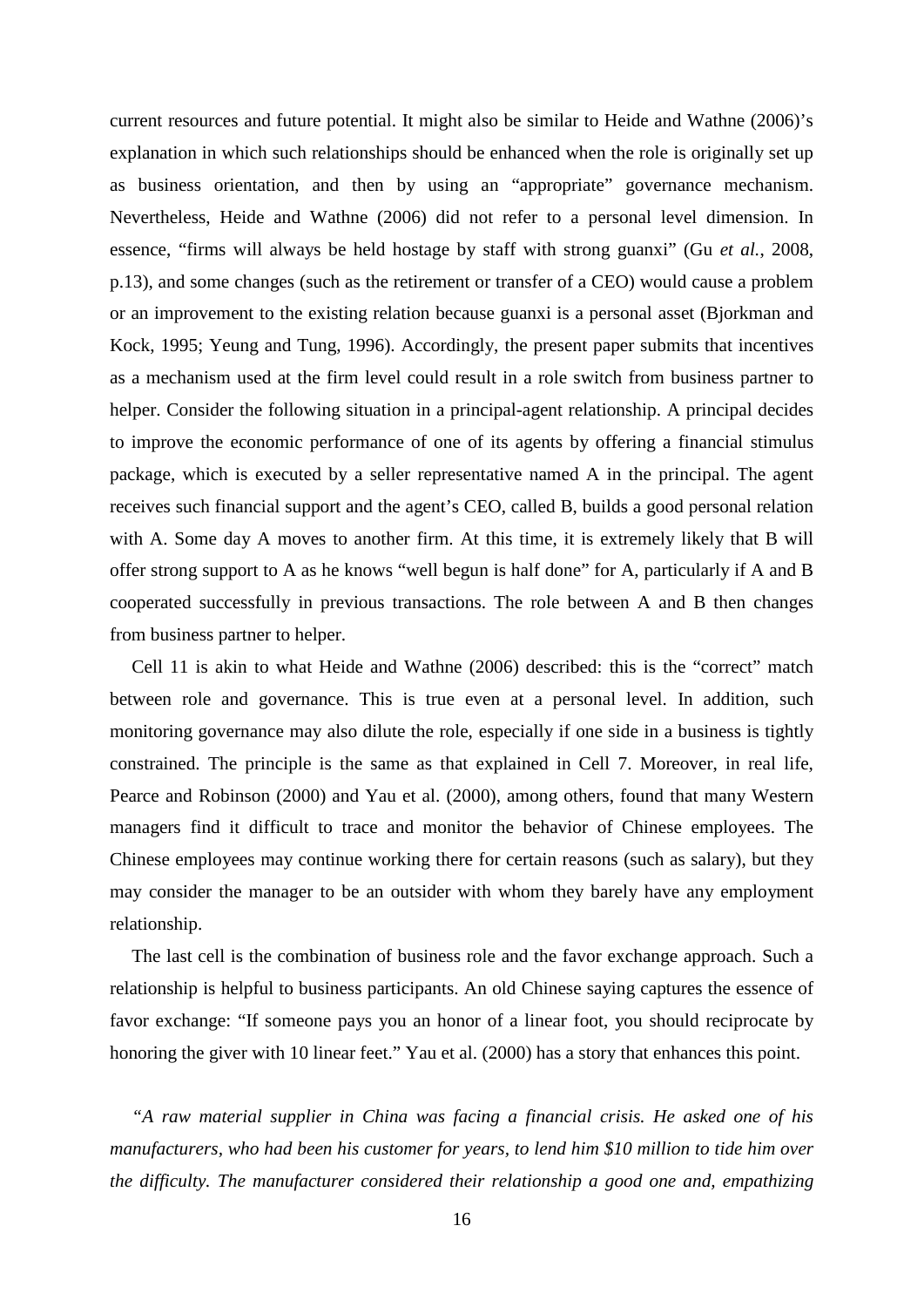with the supplier's situation, he lent him the amount without collateral. A few years later, when the manufacturer was desperately short of some raw materials, the supplier *reciprocated the favor by giving the manufacturer first priority to obtain all the raw material he needed to fulfill customer orders in time to maintain his market reputation"* (Yau *et al.*, 2000, p.20).

Meanwhile, the present paper also recognizes that such favor exchange needs business participants to cultivate it. Favor exchange is a double-edged sword. The above story shows that the supplier received a financial "bailout" from the manufacturer, but the supplier also bore around \$10 million of "human debt," which he had to pay back (and later did).

## **Discussion**

There have been many attempts to extend the existing knowledge of the Chinese market. These attempts can be divided into three categories. The first way discusses whether guanxi in marketing relation is consistent with Western ethical standards. Papers of this type are normally published in business ethics journals (e.g., Dunfee and Warren, 2001; Lovett *et al.*, 1999). The second way concerns how guanxi can be used to do business in China. Scholars from Hong Kong, Taiwan, and Singapore created a body of empirical studies on such issues (Wong, 2007; Wong and Chan, 1999; Yao, 2002; Yeung and Tung, 1996). The third way is directly applying Western business theories (e.g., marketing theories like TCE, agency theory, networking theories like Burt's structural hole (Burt, 1992) and Coleman's closure (Coleman, 1988), and the resource-dependence view, etc) to the Chinese market, like Xiao and Tsui (2007) did.

In accordance with Heide and Wathne (2006)'s study, the present paper contends that there actually is a method that makes it possible to combine the mainstream Western interorganizational governance mechanisms with the Chinese guanxi role that differs from the Western business role (Biddle, 1986). This method goes beyond most of the existing guanxi literature, in which guanxi is dealt with as a "static" balance; for instance, good guanxi increases mutual trust that increases working efficiency and profitability (Lu *et al.*, 2008). Guanxi is a dynamic balance in which the ways to activate roles by governance mechanisms will either lead to the role changing (reinforcement or dilution) or switching (helper to business partner, and vice versa).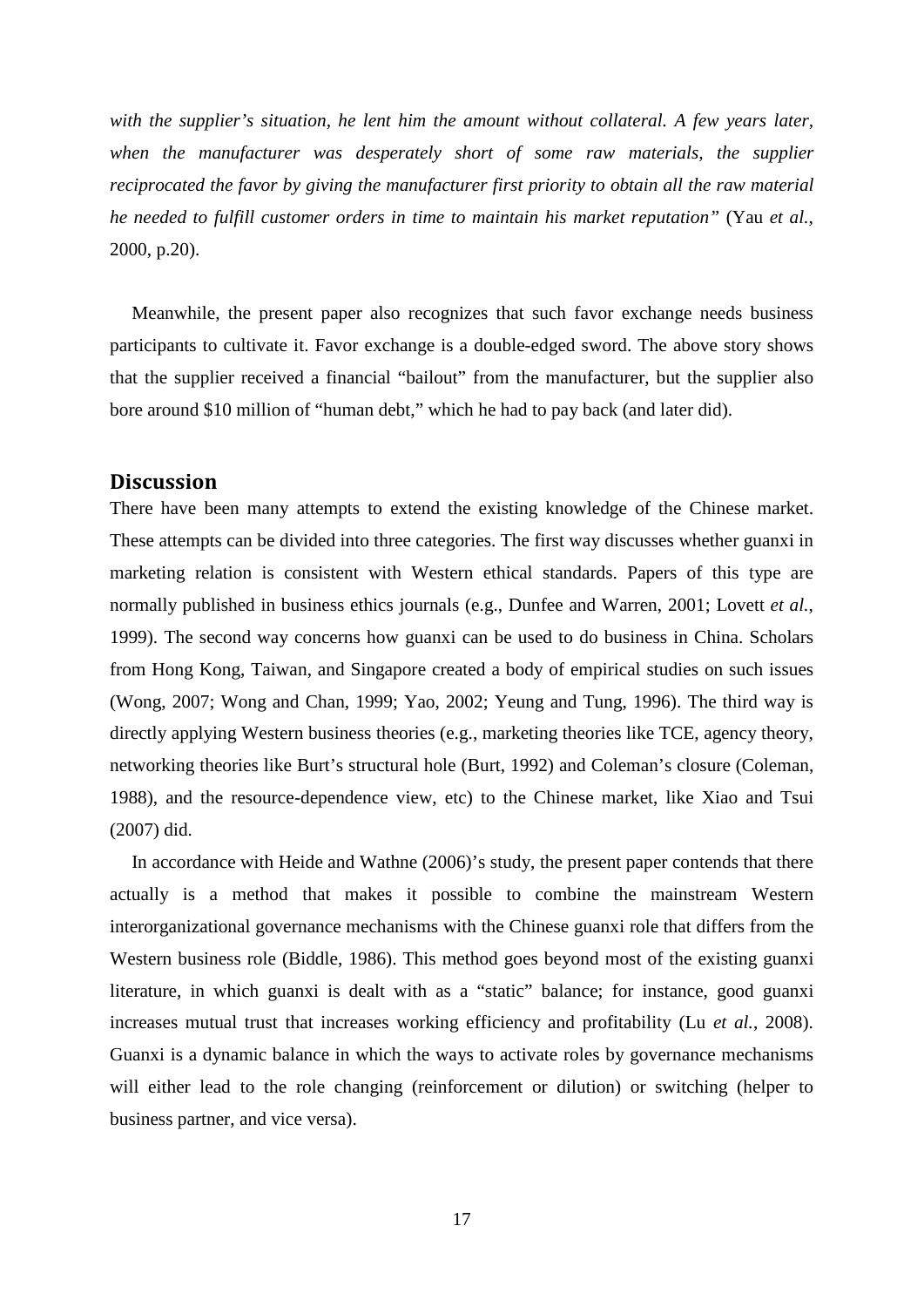Because Heide and Wathne's (2006) work has already built up a benchmark model of roles and governance mechanisms, it is important to highlight the differences between our work and that of Heide and Wathne (2006).

1. Contrary to Heide and Wathne (2006), there is no so-called "correct match" and "incorrect match" between the guanxi roles and governance mechanisms. Heide and Wathne's created the friend role and business role artificially: selection, [2](#page-17-0) socialization, incentive, and monitoring are accompanying with roles from beginning to end. In the Chinese guanxi, however, such a causal relation is not evident.

2. Furthermore, the present paper views the helper role and business partner role as relative concepts in guanxi because they could vary according to variable governances adopted by two individuals in one guanxi. To a large extent, this is because guanxi is a "psychological net space" (Chen and Chen, 2004), and trivial and informal behaviors, communications and attitudes directly affect individuals' feelings towards one another. In addition, such guanxi relations change quickly and easily with little transaction cost, because most psychological feeling could not be measured and written down clearly in formal contracts.

3. Recently, new institutional economics (such as transaction cost theory and agency theory) have prevailed in business research and are more and more inclined to become a standard tool for conducting interorganizational marketing research. However, this paper argues that institutions, like culture, politics, religion, and customs, are as important as business strategy and management/control methods for firms. From this point of view, our work contributes to and expands Heide and Wathne (2006)'s theory. More concretely, such theory is applied to China's business context and given a "Chinese countenance."

## **Further Research**

Based on the paper's theoretical framework, further studies could be conducted from several perspectives.

1. *Premise*. A basic but not simple question that remains to be asked is referred to here as the "crash of premise." While many scholars have been familiar with the fact that people, as well as firms, are not 100 percent self-interested and profit-oriented (Uzzi, 1996), opportunism is still treated as a critical premise on individuals' behavior. So, when such premises are mixed with the Chinese guanxi, business benefit is important but is not as important as what new institutional economists declared. The extent to which opportunism as

<span id="page-17-0"></span> $2$  Selection only exists in the first phrase of role creating (Heide and Wathne, 2006).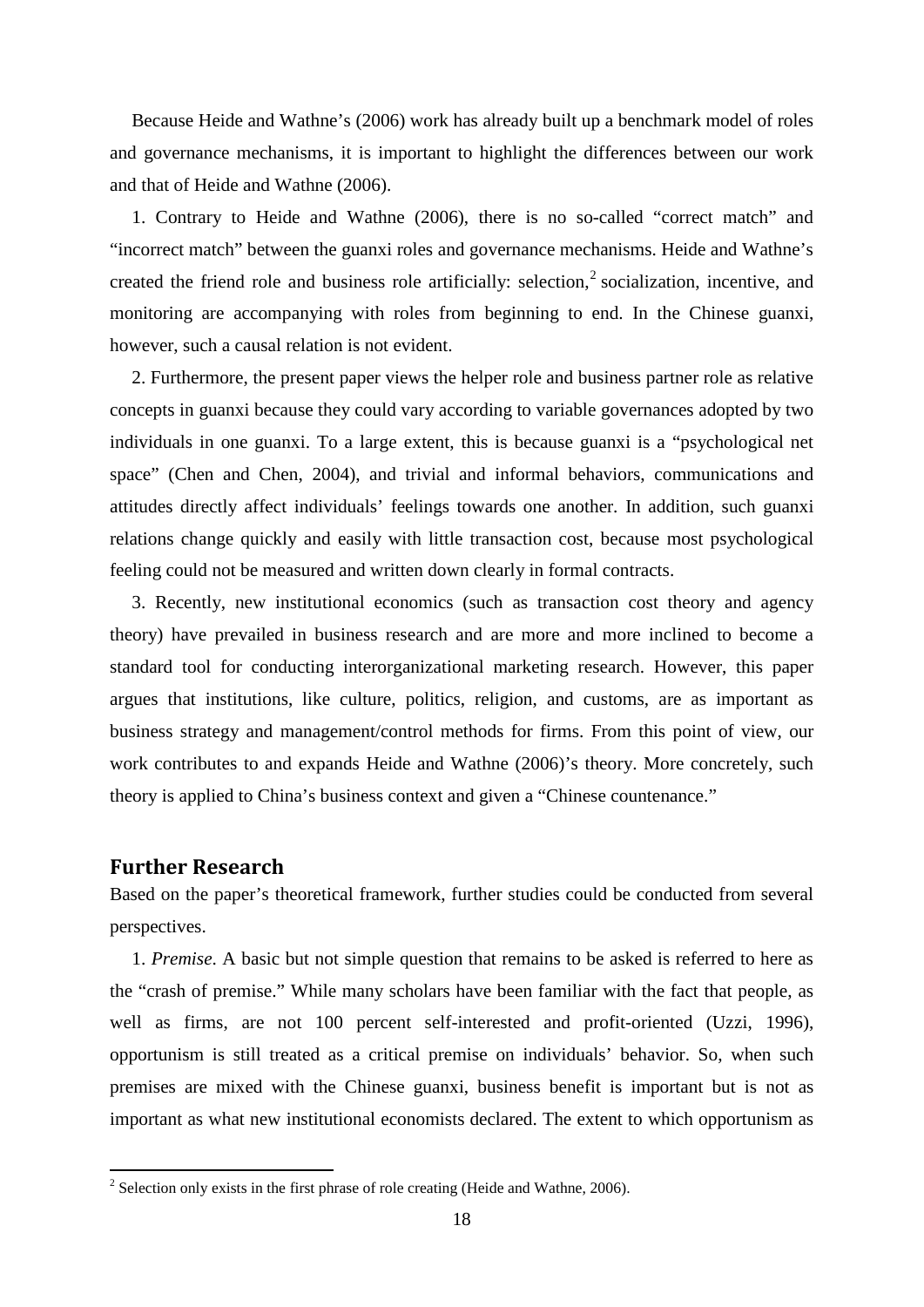a premise could be applied to guanxi (e.g., family member guanxi) still leaves room for future research.

2. The framework in this paper makes it clear that there are switches between helper role and business partner role. As far as knowledge is concerned, however, there is a scarcity of articles that explain such dynamic process, either from a conceptual or empirical perspective; for instance, the extent to which a governance mechanism will quantitatively cause role switches.

As an emerging economy, China has attracted growing attention from business scholars. However, China also has its own special rules and business cultures that distinguish it from other markets. Many researchers have argued that, although the materialization of its economic development will popularize advanced Western management methods in China, guanxi as a cultural heritage will not disappear (Luo, 2007). As Vanhonacker (2004, p.53) noted, "We only have to look at Hong Kong or Taiwan to see guanxi survive in modern, ruleof-law societies … guanxi relationships, with their unique code of ethics, will always be an ingredient of doing business in China." Because of the variety of roles in the Chinese guanxi and the need to test them empirically with various governance mechanisms means that there is still a long way for business scholars to go.

# **Acknowledgements**

This article was inspired by Professor Kenneth Wathne to whom the authors are very grateful. The authors would also like to thank Torger Reve, Tor Korneliussen, Kaustubh Navangul, and Lopamudra Ganguli, as well as one anonymous APJBA reviewer for their helpful comments and suggestions. The authors are listed in no particular order and both contributed equally to the article.

## **References:**

- Alchian, A.A. and Demsetz, H. (1972), "Production, information costs, and economic organization", *American Economic Review*, Vol.62 No.5, pp.777-795.
- Anderson, E. and Oliver, R.L. (1987), "Perspectives on behavior-based versus outcome-based salesforce control systems", *Journal of Marketing*, Vol.51 No.October, pp.76-88.
- Andrews, K.R. (1960), *The Concept of Corporate Strategy* (3 ed.), Homewood, Irwin.
- Arias, J.T.G. (1998), "A relationship marketing approach to guanxi", *European Journal of Marketing*, Vol.32 No.1/2, pp.145-156.
- Bell, D. (2000), "Guanxi: a nesting of groups", *Current Anthropology*, Vol.41 No.1, pp.132- 138.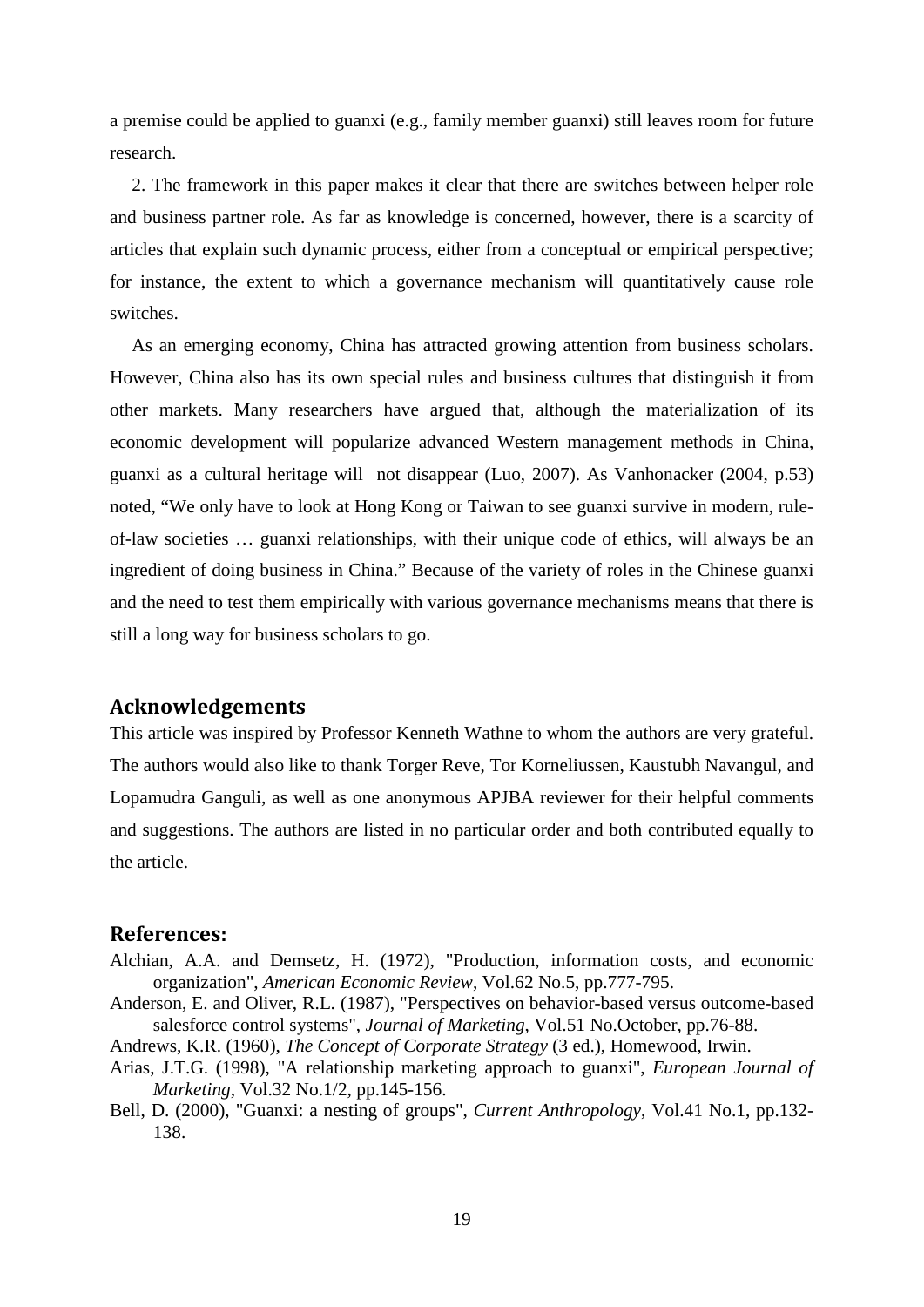- Bergen, M., Dutta, S. and Orville C. Walker, J. (1992), "Agency relationships in marketing: a review of the implications and applications of agency and related theories", *Journal of Marketing*, Vol.56 No.July, pp.1-24.
- Biddle, B.J. (1986), "Recent developments in role theory", *Annual Review of Sociology*, Vol.12 pp.67-92.
- Bjorkman, I. and Kock, S. (1995), "Social relationships and business networks: the case of Western companies in China", *International Business Review*, Vol.4 No.4, pp.519-535.
- Brass, D.J. (1995), "A social network perspective on human resources management", *Research in Personnel and Human Resources Management*, Vol.13 No.1, pp.39-79.
- Brass, D.J., Galaskiewicz, J., Greve, H.R. and Tsai, W. (2004), "Taking stock of networks and ogranizations: a multilevel perspective", *Academy of Management Journal*, Vol.47 No.6, pp.795-817.
- Breiger, R.L. (1974), "The duality of persons and groups", *Social Forces*, Vol.53 No.2, pp.181-190.
- Burt, R.S. (1992), *Structural Holes: the Social Structure of Competition*, Harvard University Press, Cambridge.
- Burt, R.S. (1997), "The contingent value of social capital", *Administrative Science Quarterly*, Vol.42 No.2, pp.339-365.
- Burt, R.S. (2002), "Bridge decay", *Social Networks*, Vol.24 No.4, pp.333-363.
- Chen, B. (2005), "An inquiry into the compatibility between relationship marketing and business mode based on Chinese connections (guanxi)––a perspective of social network theory", *Journal of Beijing Technology and Business University*, Vol.20 No.3, pp.66-71.
- Chen, X.-P. and Chen, C.C. (2004), "On the intricacies of the Chinese guanxi: a process model of guanxi development", *Asia Pacific Journal of Management*, Vol.21 No.3, pp.305-324.
- Chua, R.Y.J., Morris, M.W. and Ingram, P. (2009), "Guanxi vs networking: distinctive configurations of affect- and cognition-based trust in the networks of Chinese vs American managers", *Journal of International Business Studies*, Vol.40 No.3, pp.490- 508.
- Coleman, J.S. (1988), "Social capital in the creation of human capital", *American Journal of Sociology*, Vol.94 No.S1, pp.95-120.
- Cravens, D.W., Ingram, T.N., Laforge, R.W. and Young, C.E. (1993), "Behavior-based and outcome-based salesforce control systems", *Journal of Marketing*, Vol.57 No.October, pp.47-59.
- Cyert, R.M. and March, J.G. (1963), *A Behavioral Theory of the Firm* (2 ed.), Blackwell Publishing, Oxford.
- Davies, H., Leung, T.K.P., Luk, S.T.K. and Wong, Y. (1995), "The benefits of 'Guanxi': the value of relationships in developing the Chinese market", *Industrial Marketing Management*, Vol.24 No.3, pp.207-214.
- Denis, D.K. and McConnell, J.J. (2003), "International corporate governance", *Journal of Financial and Quantitative Analysis*, Vol.38 No.1, pp.1-36.
- Dunfee, T.W. and Warren, D.E. (2001), "Is guanxi ethical? a normative analysis of doing business in China", *Journal of Business Ethics*, Vol.32 No.3, pp.191-204.
- Eisenhardt, K.M. (1985), "Control: organizational and economic approaches", *Management Science*, Vol.31 No.2, pp.134-149.
- Fan, Y. (2002a), "Guanxi's consequences: personal gains at social cost", *Journal of Business Ethics*, Vol.38 pp.371-380.
- Fan, Y. (2002b), "Questioning Guanxi: definition, classification and implications", *International Business Review*, Vol.11 pp.549-564.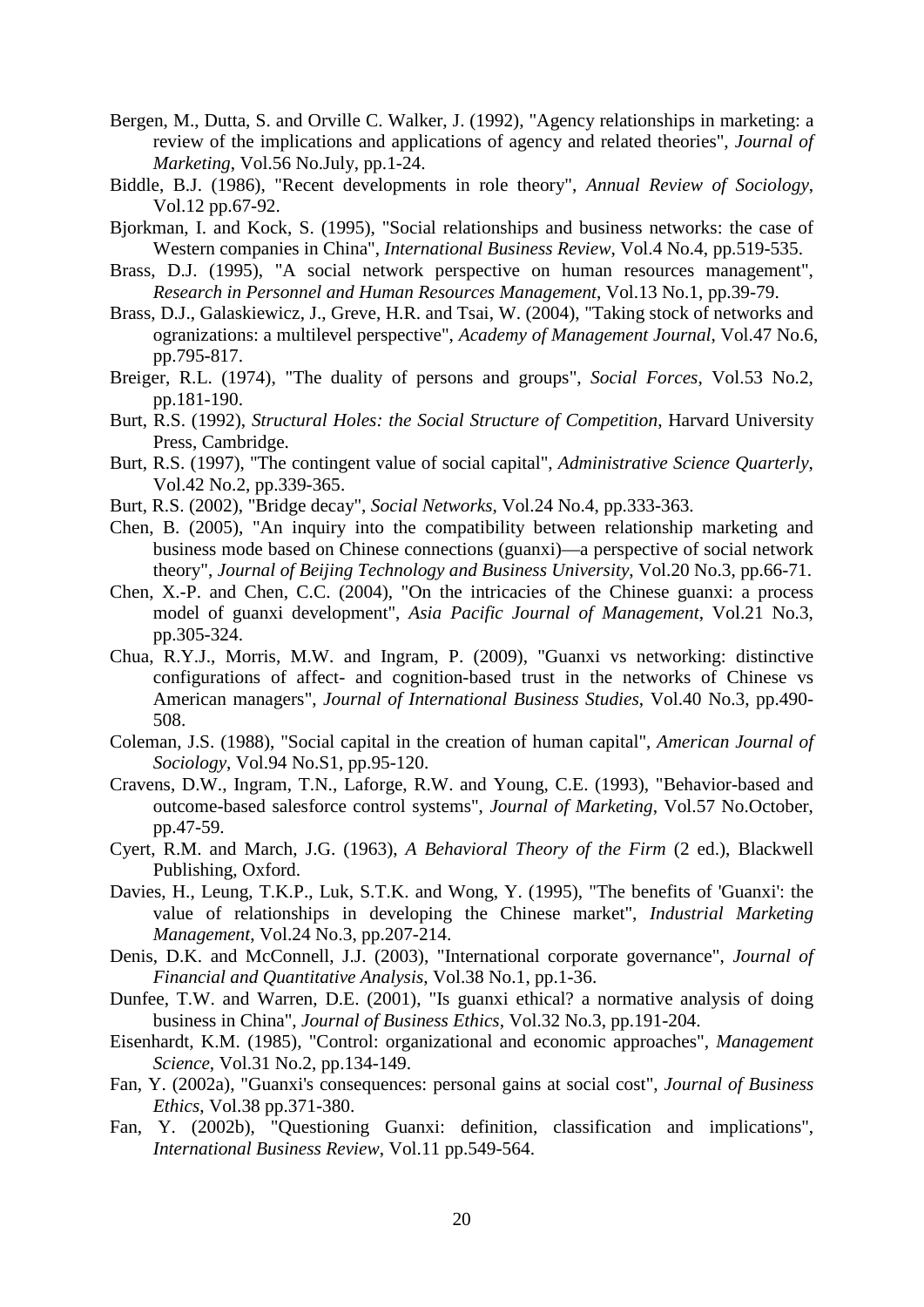- Farh, J.-L., Tsui, A.S., Xin, K. and Cheng, B.-S. (1998), "The influence of relational demography and guanxi: the Chinese case", *Organization Science*, Vol.9 No.4, pp.471- 488.
- Gibson, M.S. (2003), "Is corporate governance ineffective in emerging markets?", *Journal of Financial and Quantitative Analysis*, Vol.38 No.1, pp.231-250.
- Grayson, K. (2007), "Friendship versus business in marketing relationships", *Journal of Marketing*, Vol.71 No.4, pp.121-139.
- Gu, F.F., Hung, K. and Tse, D.K. (2008), "When does guanxi matter? issues of capitalization and its dark sides", *Journal of Marketing*, Vol.72 No.July, pp.12-28.
- Guthrie, D. (1998), "The declining significance of Guanxi in China's economic transition", *The China Quarterly*, Vol.154 No.June, pp.254-282.
- Hackley, C.A. and Dong, Q. (2001), "American public relations networking encounters China's guanxi", *Public Relations Quarterly*, Vol.46 No.2, pp.16-19.
- Hammond, S.C. and Glenn, L.M. (2004), "The ancient practice of Chinese social networking: guanxi and social network theory", *Emergence: Complexity and Organization*, Vol.6 No.1-2, pp.24-31.
- Heide, J.B. (1994), "Interorganizational governance in marketing channels", *Journal of Marketing*, Vol.58 No.January, pp.71-85.
- Heide, J.B. and Wathne, K.H. (2006), "Friends, businesspeople, and relationship roles: a conceptual framework and a research agenda", *Journal of Marketing*, Vol.70 No.July, pp.90-103.
- Heide, J.B., Wathne, K.H. and Rokkan, A.I. (2007), "Interfirm monitoring, social contracts, and relationship outcomes", *Journal of Marketing Research*, Vol.44 No.August, pp.425- 433.
- Jansen, M.C. (1993), "The Modem industrial revolution, exit and the failure of internal control system", *Journal of Finance*, Vol.48 No.3, pp.831-880.
- John, G., Weiss, A.M. and Weitz, B. (1987), "An organizational coordination model of salesforce compensation plans: theoretical analysis and empirical test", *Journal of Law, Economics, and Organization*, Vol.3 No.2, pp.373-395.
- John, G. and Weitz, B. (1989), "Salesforce compensation: an empirical investigation of factors related to use of salary versus incentive compensation", *Journal of Marketing Research*, Vol.26 No.February, pp.1-14.
- Kilduff, M. and Tsai, W. (2003), *Social Networks and Organizations*, Sage Publications Ltd, London.
- Lovett, S., Simmons, L.C. and Kali, R. (1999), "Guanxi versus the market: ethics and efficiency", *Journal of International Business Studies*, Vol.30 No.2, pp.231-247.
- Lu, H., Feng, S., Trienekens, J.H. and Omta, S.W.F. (2008), "Performance in vegetable supply chains: the role of guanxi networks and buyer-seeler relationships", *Agribusiness*, Vol.24 No.2, pp.253-274.
- Luo, Y. (2007), *Guanxi and Business* (2nd ed.), World Scientific Publishing, Singapore.
- Luo, Y. and Chen, M. (1997), "Does guanxi influence firm performance?", *Asia Pacific Journal of Management*, Vol.14 No.1, pp.1-16.
- Macaulay, S. (1963), "Non-contractual relations in business: a preliminary study", *American Sociological Review*, Vol.28 No.1, pp.55-67.
- Michailova, S. and Worm, V. (2003), "Personal Networking in Russia and China:: Blat and Guanxi", *European Management Journal*, Vol.21 No.4, pp.509-519.
- Palay, T.M. (1984), "Comparative institutional economics: the governance of rail freight contracting", *The Journal of Legal Studies*, Vol.13 No.2, pp.265-287.
- Park, S.H. and Luo, Y. (2001), "Guanxi and organizational dynamics: organizational networking in Chinese firms", *Strategic Management Journal*, Vol.22 No.5, pp.455-477.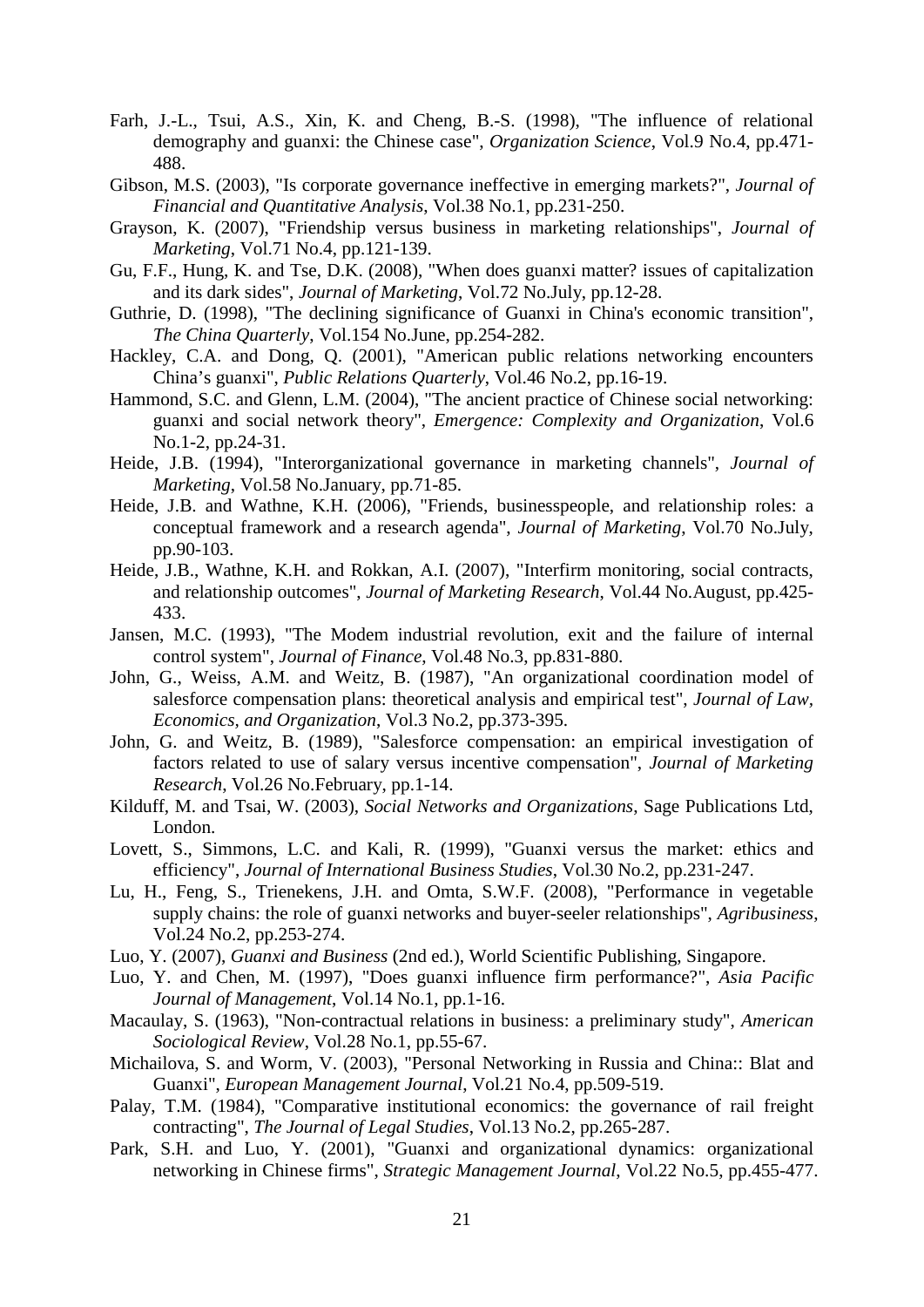- Pearce, J.A.I. and Robinson, R.B.J. (2000), "Cultivating guanxi as a foreign investor strategy", *Business Horizons*, Vol.43 No.1, pp.31-38.
- Peng, M.W. and Heath, P.S. (1996), "The growth of the firm in planned economies in transition: institutions, organizations, and strategic choice", *Academy of Management Review*, Vol.21 No.2, pp.492-528.
- Pfeffer, J. and Salancik, G.R. (1978), *The External Control of Organizations: a Resource Dependence Perspective* (2 ed.), Stanford University Press, Stanford, California.
- Price, L.L. and Arnould, E.J. (1999), "Commercial friendships: service provider-client relationships in context", *Journal of Marketing*, Vol.63 No.October, pp.38-56.
- Ramasamy, B., Goh, K.W. and Yeung, M.C.H. (2006), "Is guanxi (relationship) a bridge to knowledge transfer?", *Journal of Business Research*, Vol.59 No.1, pp.130-139.
- Selekler-Goksen, N.N. and Öktem, Ö.Y. (2009), "Countervailing institutional forces: corporate governance in Turkish family business groups", *Journal of Management and Governance*, Vol.13 No.3, pp.193-213.
- Shelanski, H.A. and Klein, P.G. (1995), "Empirical research in transaction cost economics: a review and assessment", *Journal of Law, Economics, & Organization*, Vol.11 No.2, pp.335-361.
- Standifird, S.S. and Marshall, R.S. (2000), "The transaction cost advantage of guanxi-based business practices", *Journal of World Business*, Vol.35 No.1, pp.21-42.
- Stern, L.W. and Reve, T. (1980), "Distribution channels as political economies: a framework for comparative analysis", *Journal of Marketing*, Vol.44 No.3, pp.52-64.
- Su, C. and Littlefield, J.E. (2001), "Entering guanxi: a business ethical dilemma in mainland China?", *Journal of Business Ethics*, Vol.33 No.3, pp.199-210.
- Tsang, E.W.K. (1998), "Can guanxi be a source of sustained competitive advantage for doing business in China?", *Academy of Management Executive*, Vol.12 No.2, pp.64-73.
- Uzzi, B. (1996), "The sources and consequences of embeddedness for the economic performance of organizations: the network effect", *American Sociological Review*, Vol.61 No.4, pp.674-698.
- Vanhonacker, W.R. (2004), "Guanxi networks in China: how to be the spider, not the fly", *China Business Review*, Vol.May-June pp.48-53.
- Wank, D.L. (1996), "The institutional process of market clientelism: Guanxi and private business in a south China city", *The China Quarterly*, Vol.147 No.September, pp.820- 838.
- Wathne, K.H. and Heide, J.B. (2000), "Opportunism in interfirm relationships: forms, outcomes and solutions", *Journal of Marketing*, Vol.64 No.October, pp.36-51.
- Wathne, K.H. and Heide, J.B. (2004), "Relationship governance in a supply chain network", *Journal of Marketing*, Vol.68 No.1, pp.73-89.
- Williamson, O.E. (1975), *Markets and Hierarchies: Analysis and Antitrust Implications*, Free Press, New York.
- Williamson, O.E. and Ouchi, W.G. (1980), *The Markets and Hierarchies Program of Research: Origins, Implications, Prospects*, University of Pennsylvania, New York.
- Wong, M. (2007), "Guanxi and its role in business", *Chinese Management Studies*, Vol.1 No.4, pp.257-276.
- Wong, Y.H. and Chan, R.Y.-K. (1999), "Relationship marketing in China: guanxi, favouritism and adaptation", *Journal of Business Ethics*, Vol.22 pp.107-118.
- Xiao, Z. and Tsui, A.S. (2007), "When brokers may not work: the cultural contingency of cocial capital in chinese high-tech firms", *Administrative Science Quarterly*, Vol.52 pp.1-31.
- Xin, K.R. and Pearce, J.L. (1996), "Guanxi: connections as substitutes for formal institutional support", *Academy of Management Journal*, Vol.39 No.6, pp.1641-1658.